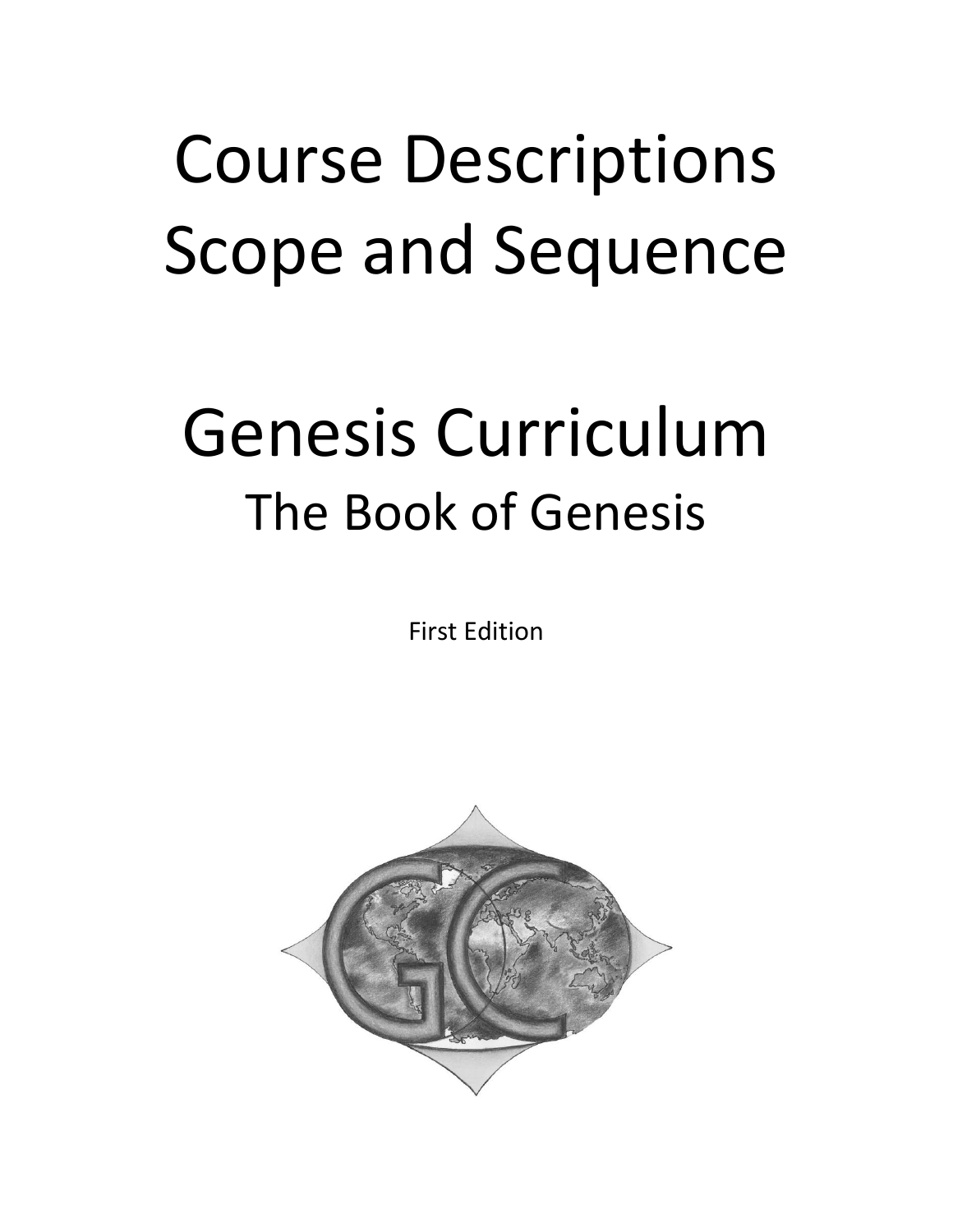Copyright © 2015 Editor: Lee Giles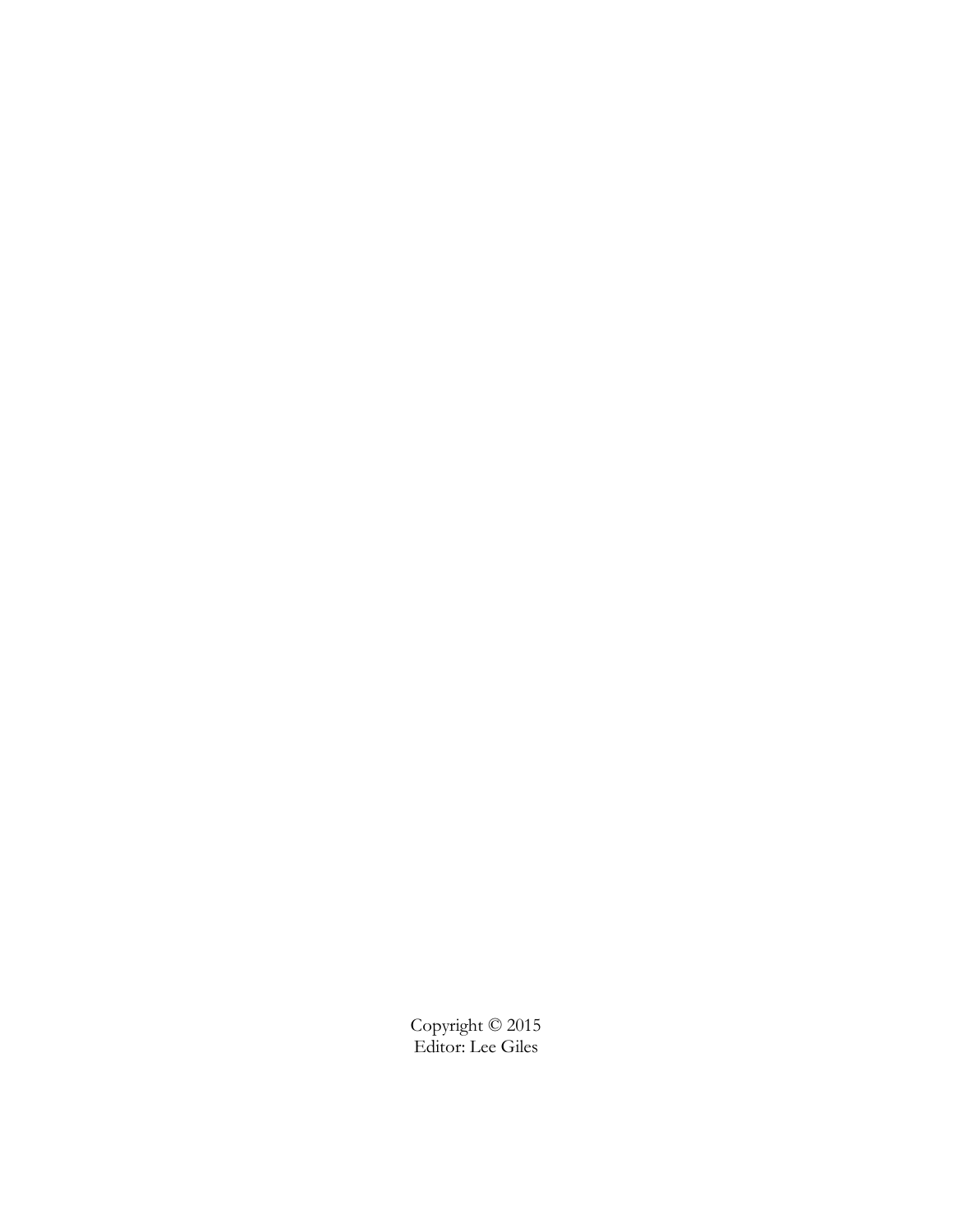## Course Descriptions

Language Arts:

Students will grow in their knowledge and understanding of the English language through the study of grammar, vocabulary and spelling. Daily practice will ensure the student's progress in learning spelling tips and tricks, including the spelling of plurals, both regular and irregular, and knowing the differences between homophones. Vocabulary is introduced through the daily reading and then practiced and reviewed. Word roots and related words are used to help students discover the meaning of new words. Students are tested weekly on spelling and vocabulary acquisition. Grammar is focused on learning the parts of speech and how to write proper sentences of varying structure. Students learn to identify subjects, predicates and the objective case and will apply that knowledge to writing well-structured sentences with correct word choice. Capitalization and punctuation is taught and practiced. All of their work culminates in studentproduced writing several times a week. Weekly editing exercises put their knowledge to use, and the students create a final draft of one of their written pieces each week. Students will produce both fiction and non-fiction works. Students work at their own level.

#### Hebrew:

Students will learn Genesis 1:1-5 in Hebrew. They will be able to read, write and speak it. Students will learn the grammar necessary to understand sentence construction.

#### Science:

Students will discover new things as they explore the sciences of biology, physics, chemistry and earth science. In biology the students will learn zoology and anatomy. They will study the body's systems and how energy makes it all run. They will explore the way DNA makes us each unique and have fun practicing genetics. They will dig deep and learn about what's inside our cells and how our amazing bodies work. They will understand the animal classification system and learn the characteristics of major animal groups as well as fascinating facts of specific animals. In chemistry students will explore the periodic table and understand how to read it. The elements will be shown as atoms and in combinations as molecules. They will understand and experiment with chemical processes. Oxidation is one focus of the study of chemical processes. In physics students will study light, gravity and the way forces produce work. Students will experiment with simple machines to understand how they make work easier. In earth science students will learn about what's inside the earth and out in the heavens. They will act out orbits and build models. They will understand our changing sky and seasons. Student will appreciate the greatness of a God who created all these marvelous things.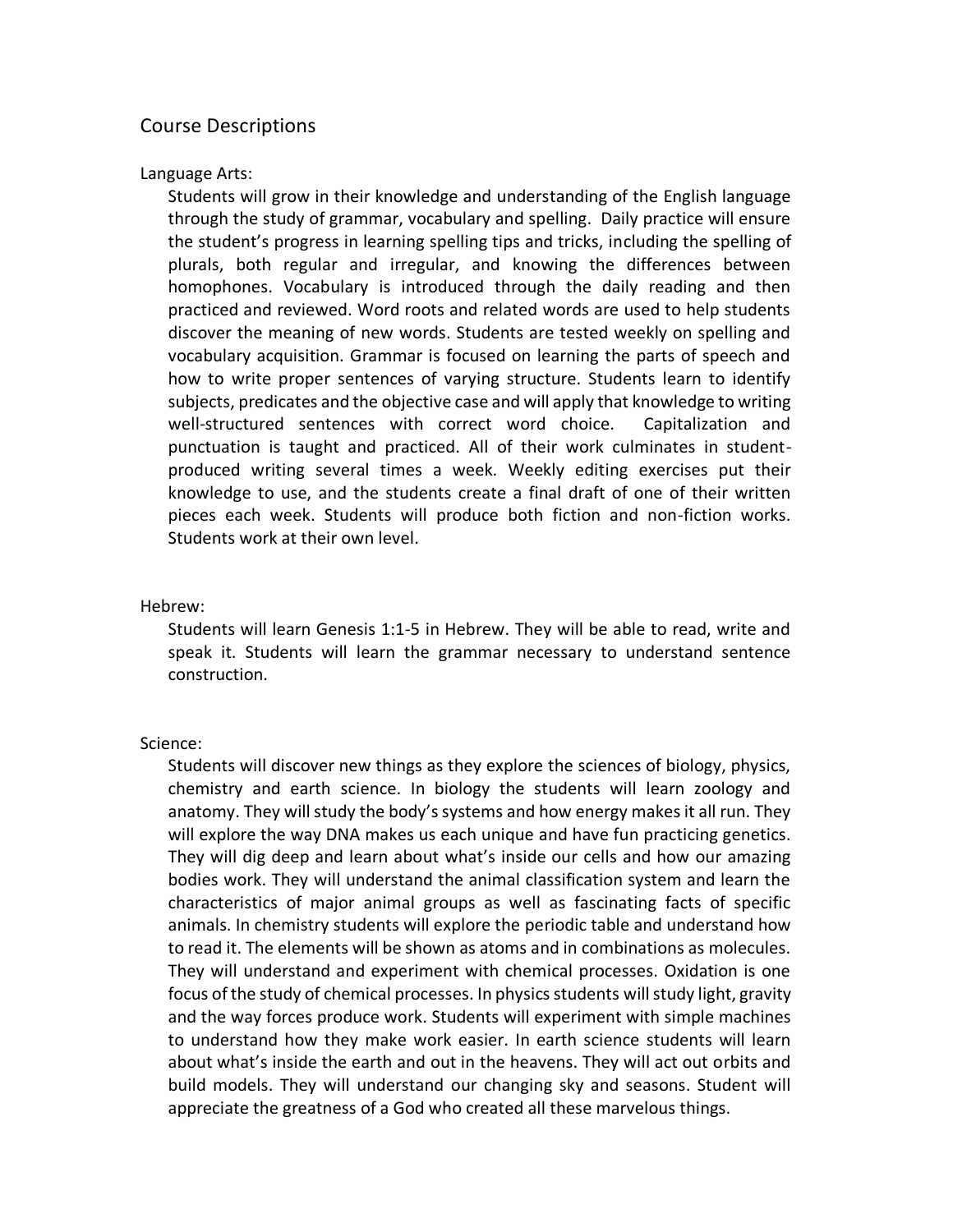Social Studies:

Students will discover their heritage as one people born through Adam and Noah. They will trace the lineage of Abraham and find new meaning and understanding from the Scripture. Students will learn about the Cradle of Civilization and how societies developed in ancient Mesopotamia. They will learn about the development of trade, bartering and money systems. Students will learn the geography of Israel and the ancient world, but they will also study the nations of the world. Students will learn to locate countries from every continent. Students will study world biomes, religions, people groups and poplulations through the use of maps. Students will see God working through history as they learn about not only ancient events but modern history including the study of such topics as the Industrial Revolution, slavery, and the Civil War, as well as the war between the Japanese and Americans in World War II. Many other topics are covered as students learn about their own culture and of cultures around the world. Students will be challenged to think, examine and form opinions.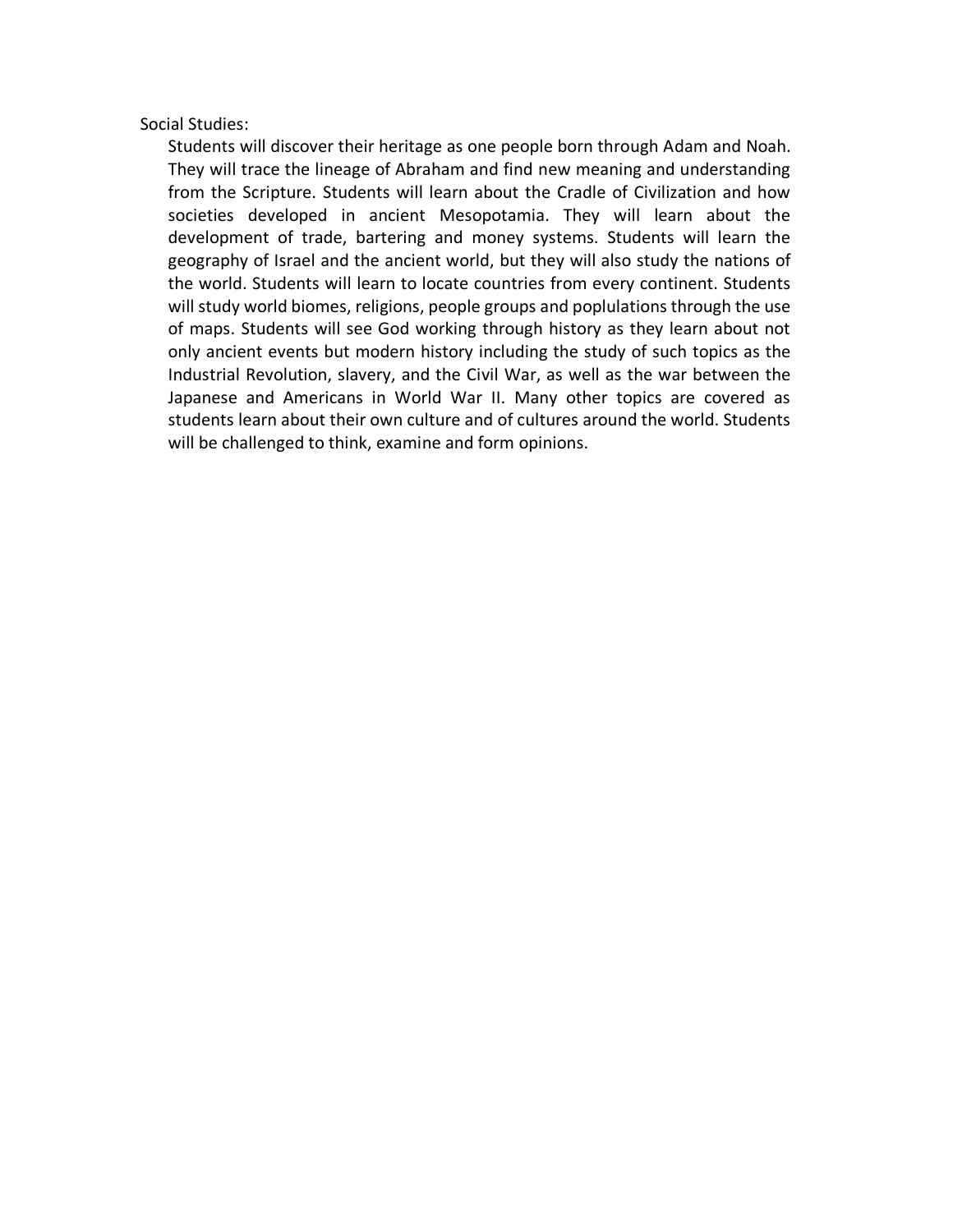#### Grammar

- adjective
- noun, object of a preposition, prepositional phrase, worksheet: beginning capitalization and ending punctuation
- verb, introduction to verbs
- verb
- editing
- verb, action verb, worksheet: subject and predicate
- verb, noun
- verb, direct objects
- verb
- editing
- verb, worksheet: simple subjects and predicates
- verb
- noun
- noun, object of a preposition
- editing
- verb, worksheet: complete sentences
- verb, direct object review
- adjective
- verb, direct object, object of preposition
- editing
- adjective, worksheet: complete sentences
- noun, direct object, object of preposition, prepositional phrase
- verb, direct object, adjective
- noun, possessive adjectives
- editing
- \_ Review Week
- \_
- $-$
- \_
- \_
- worksheet: identifying nouns, verbs, adjectives
- –
- worksheet: prepositional phrases and objects of prepositions
- –
- worksheet: direct objects
- verb, worksheet: combining sentences, semi-colon, conjunctions
- noun
- adjective
- adjective
- editing
- verb, worksheet: compound sentences, conjunctions
- adjective
- verb
- adjective
- editing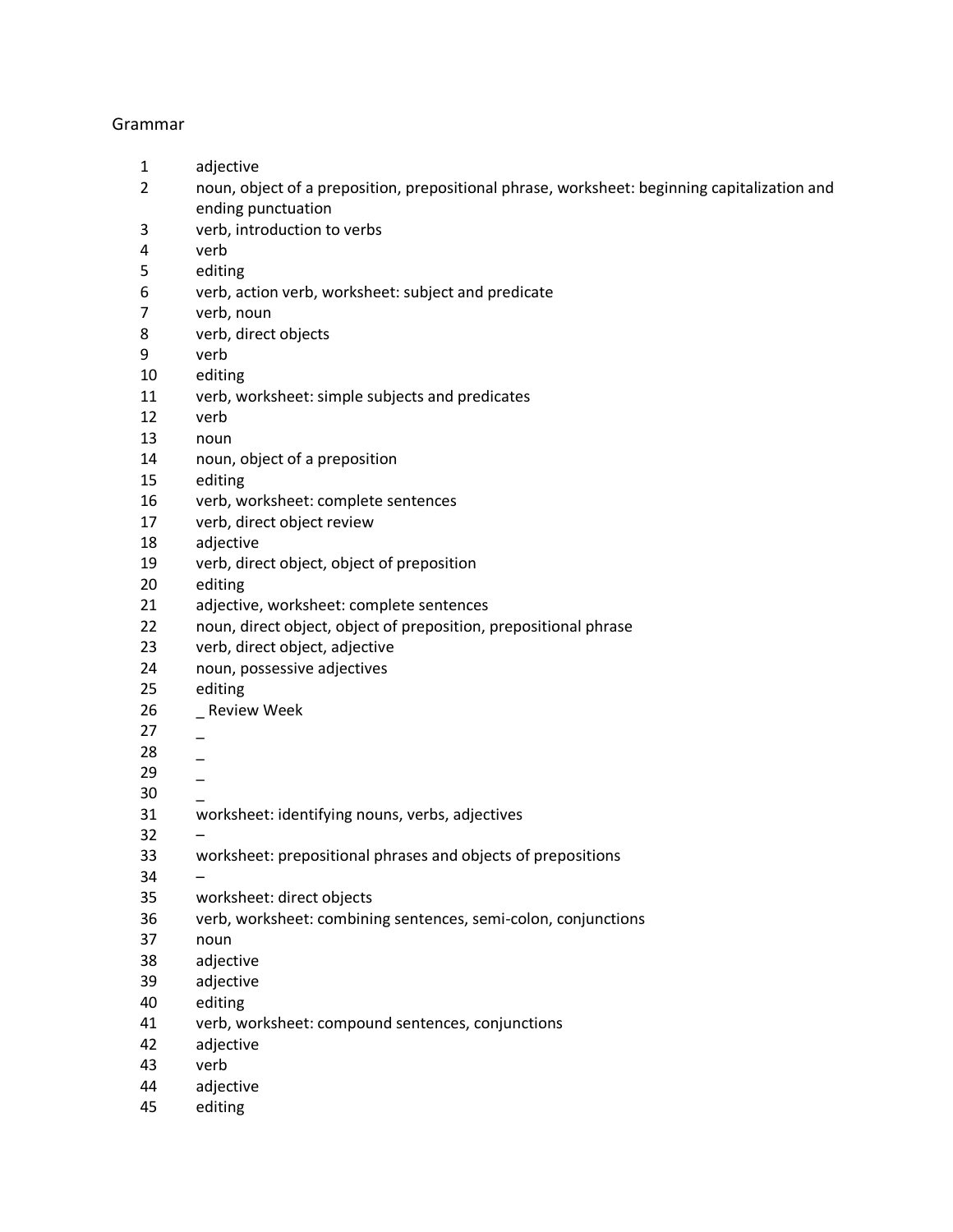| 46 | noun, object of a preposition, worksheet: comma                                    |
|----|------------------------------------------------------------------------------------|
| 47 | verb                                                                               |
| 48 | adjective                                                                          |
| 49 | verb, direct object                                                                |
| 50 | editing                                                                            |
| 51 | verb, worksheet: capitalization                                                    |
| 52 | noun, prepositional phrases (prepositions, objects)                                |
| 53 | verb, direct object                                                                |
| 54 | noun                                                                               |
| 55 | editing                                                                            |
| 56 | noun, possessive adjectives, prepositional phrases, worksheet: commas and capitals |
| 57 | adjective                                                                          |
| 58 | adjective (participle adjectives)                                                  |
| 59 | verb                                                                               |
| 60 | editing                                                                            |
| 61 | - Review Week                                                                      |
| 62 |                                                                                    |
| 63 |                                                                                    |
| 64 |                                                                                    |
| 65 |                                                                                    |
| 66 |                                                                                    |
| 67 | worksheet: direct objects and objects of prepositions                              |
| 68 |                                                                                    |
| 69 | activity: parts of speech (noun, adjective, verb)                                  |
| 70 |                                                                                    |
| 71 | verb, direct object, object pronouns, worksheet: on subject vs. object pronouns    |
| 72 | verb,                                                                              |
| 73 |                                                                                    |
| 74 | noun<br>verb                                                                       |
| 75 | editing                                                                            |
| 76 | noun, possessive adjectives, worksheet: object vs. subject pronouns                |
| 77 | noun, possessive adjectives                                                        |
| 78 | verb                                                                               |
|    |                                                                                    |
| 79 | verb                                                                               |
| 80 | editing                                                                            |
| 81 | noun, preposition, possessive adjectives, object pronoun, worksheet: its/it's,     |
| 82 | their/there/they're<br>action verb                                                 |
| 83 |                                                                                    |
|    | noun, adjective                                                                    |
| 84 | action verb, past tense                                                            |
| 85 | editing                                                                            |
| 86 | noun, direct objects, worksheet: lie/lay                                           |
| 87 | noun, prepositional phrases, objects of prepositions                               |
| 88 | verb                                                                               |
| 89 | adjective                                                                          |
| 90 | editing                                                                            |
| 91 | verb, worksheet: past tense                                                        |
| 92 | verb/noun                                                                          |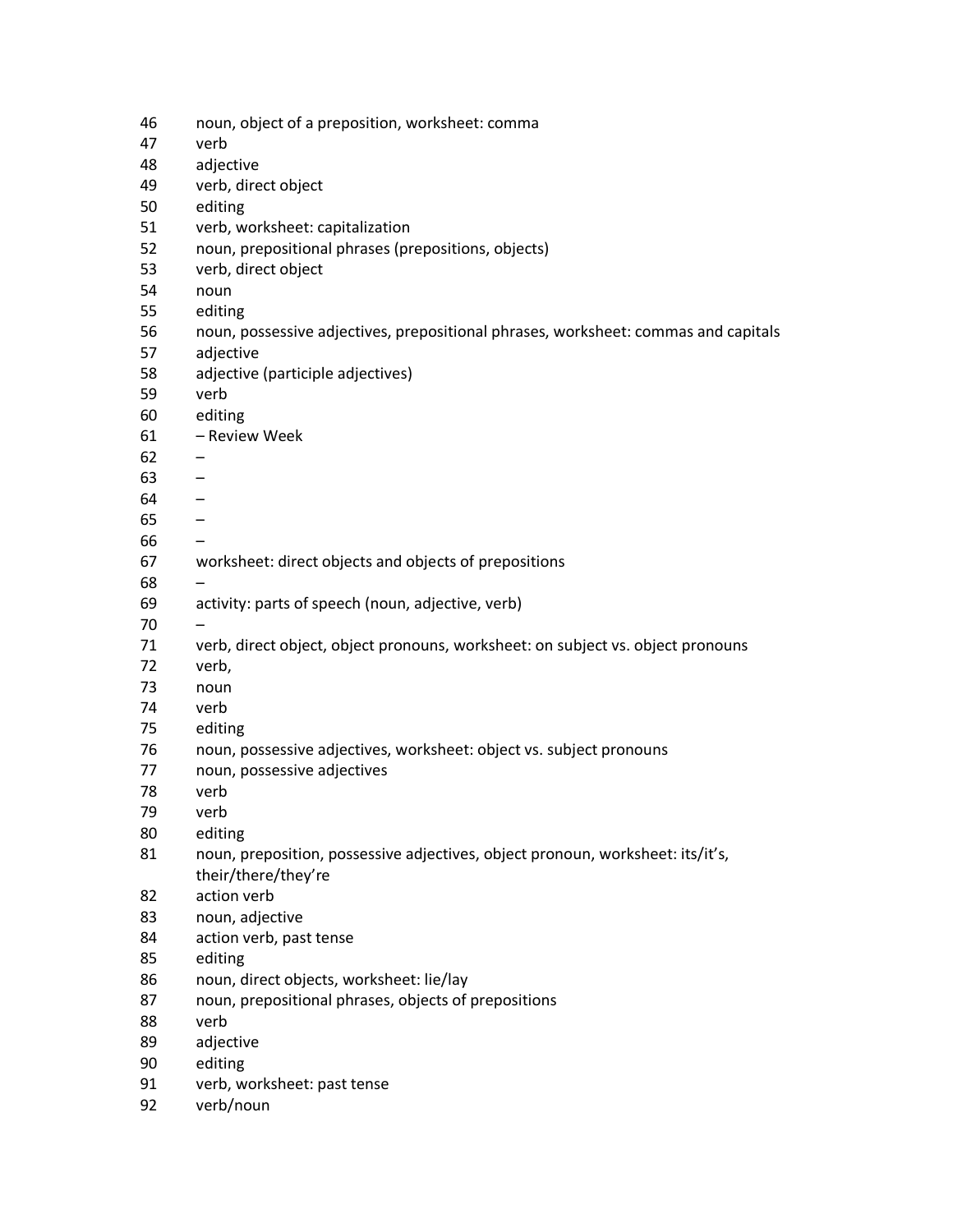| 93  | adjective                                          |
|-----|----------------------------------------------------|
| 94  | adjective/noun                                     |
| 95  | editing                                            |
| 96  | - Review Week                                      |
| 97  |                                                    |
| 98  |                                                    |
| 99  |                                                    |
| 100 |                                                    |
| 101 | Review, worksheet: parts of speech                 |
| 102 |                                                    |
| 103 | Review, worksheet: editing                         |
| 104 |                                                    |
| 105 | Review, worksheet: editing                         |
| 106 | action verb, worksheet: capitalization in titles   |
| 107 | adverb                                             |
| 108 | verb                                               |
| 109 | adverbs                                            |
| 110 | editing                                            |
|     |                                                    |
| 111 | verb, worksheet: commas after introductory phrases |
| 112 | noun, verb, adjective, adverb                      |
| 113 | adjective                                          |
| 114 | noun, verb                                         |
| 115 | editing                                            |
| 116 | verb (adjective)                                   |
| 117 | verb (adjective)                                   |
| 118 | noun (adverb)                                      |
| 119 | verb (noun, adverb)                                |
| 120 | editing                                            |
| 121 | action verb                                        |
| 122 | noun                                               |
| 123 | action verb                                        |
| 124 | action verb, noun                                  |
| 125 | editing                                            |
| 126 | noun, combing sentences                            |
| 127 | adjective                                          |
| 128 | adjective                                          |
| 129 | verb                                               |
| 130 | editing                                            |
| 131 | - Review Week                                      |
| 132 |                                                    |
| 133 |                                                    |
| 134 |                                                    |
| 135 |                                                    |
| 136 | review, worksheet: editing                         |
| 137 |                                                    |
| 138 | review, activity: parts of speech                  |
| 139 |                                                    |
| 140 | review, worksheet: editing                         |
|     |                                                    |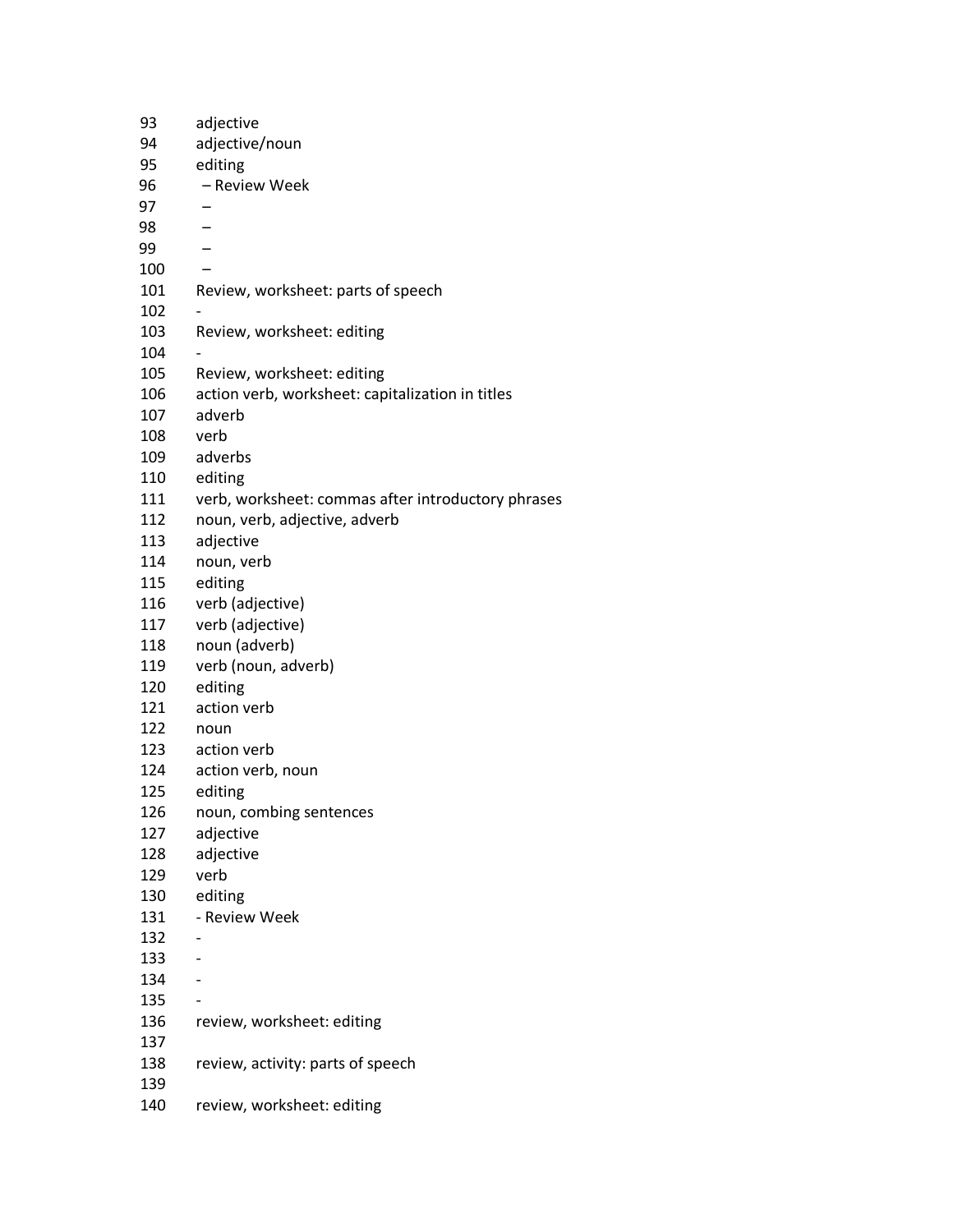### Hebrew

Go to genesiscurriculum.com for helpful links.

#### Pronunciation Guide:

- a as in "say ah" at the dentist
- aa long a, as in day
- e short e, as in red
- ee long e, as in be
- i short I, as in hit
- ii long I, as in lie
- o long o, as in go
- u long u, as in moo
- r if you can, roll your R a little with a flicker of your tongue
- kh Make the sound k. It's in your throat. Try to make it deeper down your throat. Add a hard h sound, as in horse. It's one sound. Practice making the k and h sounds together.
- 1 eloHEEM God
- 2 shaMAyim heaven
- 3 Arets earth
- 4 reSHEET beginning
- 5 Review
- 6 baRA created
- 7 be reSHEET baRA eloHEEM et ha shaMAyim ve et ha Arets "be" is the "in" in the sentence
- 8 "ha" is the "the" in the sentence
- 9 "ve" is the "and" in the sentence
- 10 Review, "et" shows that what follows is a direct object
- 11 TOhu vaVOhu chaos
- 12 KHOshekh darkness
- 13 pnaa face
- 14 teHOM deep
- 15 Review
- 16 haaTah was
- 17 al upon
- 18 practice
- 19 practice
- 20 Review: ve ha Arets haaTAH TOhu vaVOhu ve KHOshekh al pnaa teHOM
- 21 MAyim waters
- 22 RUakh spirit
- 23 meraKHEfet moving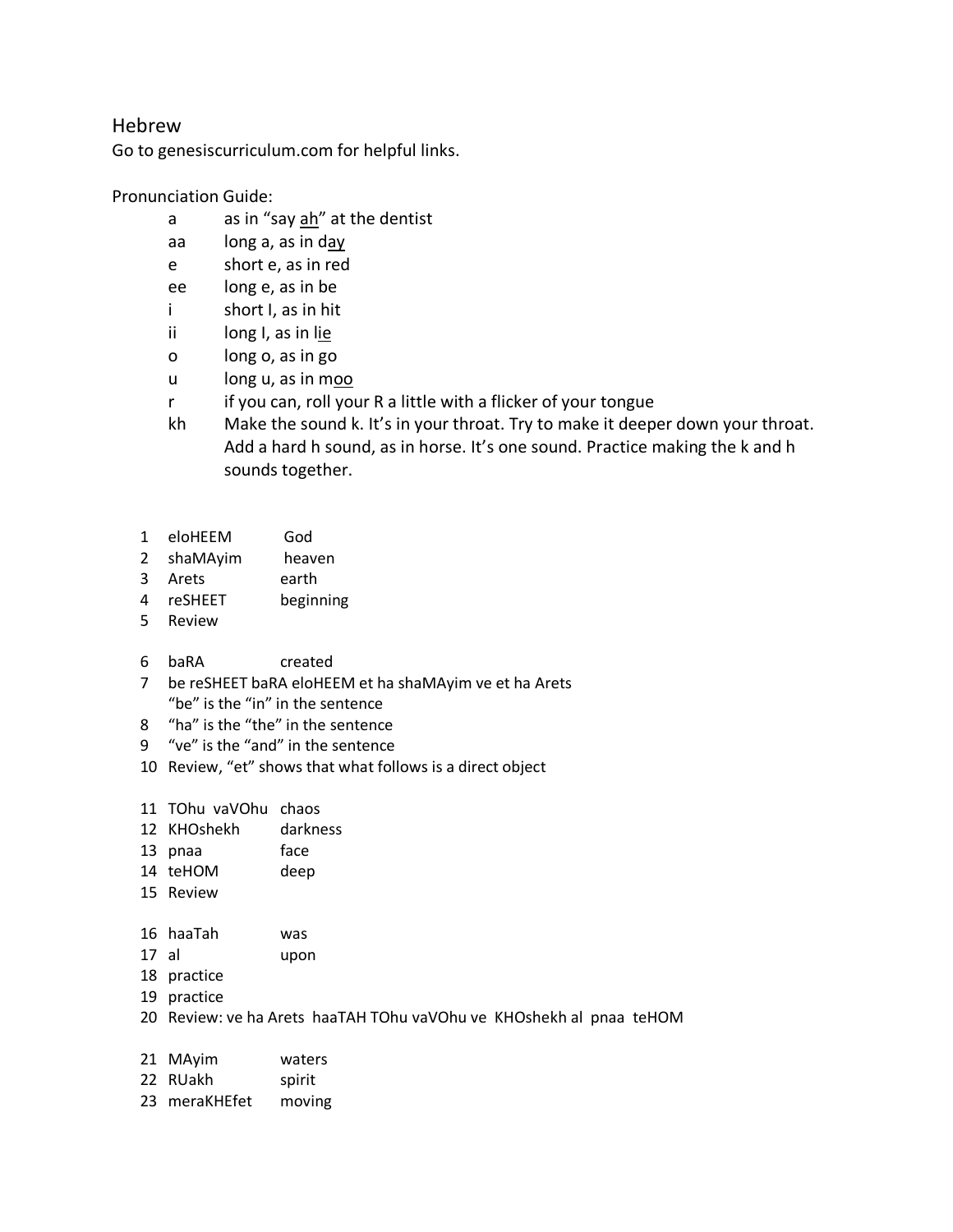#### 24 practice

- 25 Review: ve RUakh eloHEEM meraKHEfet al pnaa ha MAyim
- 26 35 Review words and Genesis 1:1-2.
	- 1:1 be reSHEET baRA eloHEEM et ha shaMAyim ve et ha Arets
	- 1:2 ve ha Arets haaTAH TOhu vaVOhu ve KHOshekh al pnaa teHOM ve RUakh eloHEEM meraKHEfet al pnaa ha MAyim
- 36 Genesis 1:3 va YOmer eloHEEM yeHEE or va yeHEE or Read and make observations.
- 37 va YOmer and + the imperfect form of the word to say (translated: and said) (I'm teaching you how it is in the verse. The vowel sound changes from YOmar to YOmer when va comes before it.) 38 va and, ve changes to va in front of Y
- 39 va yeHEE and + imperfect; it's also the command form of the verb to be (translated: let there be / there was—This part of the verse could be translated, "Light be and light is.")
- 40 or light
- 41 tov good
- 42 va yar and + imperfect form of the verb to see
- 43 va yavDEL and + imperfect form of the verb to divide (translated: to separate)
- 44 ki that (also can be when, if, because)
- 45 Review
- 46 ben, ven between
- 47 u and
- 48 va yar eloHEEM et ha or ki tov
- 49 va yar eloHEEM et ha or ki tov va yavDEL eloHEEM ben ha or u ven ha KHOshekh
- 50 Review
- 51 yom day
- 52 LII-la night (hyphen only for clarity between the Is and the L)
- 53 kaRA, va yikRA called
- 54 le, la to, to the
- 55 Review: va yikRA eloHEEM la or yom ve la KHOshekh kaRA LII-la
- 56 Erev evening
- 57 VOker morning
- 58 eKHAD one
- 59 yom eKHAD one day (literally, day one)
- 60 va yikRA eloHEEM la or yom ve la KHOshekh kaRA LII-la va yeHEE Erev va yeHEE VOker yom ekHAD

Review Weeks

1.be reSHEET baRA eloHEEM et ha shaMAyim ve et ha Arets

- 2.ve ha Arets haaTAH TOhu va VOhu ve KHOshekh al pnaa teHOM ve
- RUakh eloHEEM meraKHEfet al pnaa ha MAyim
- 3.va YOmer eloHEEM yeHEE or va yeHEE or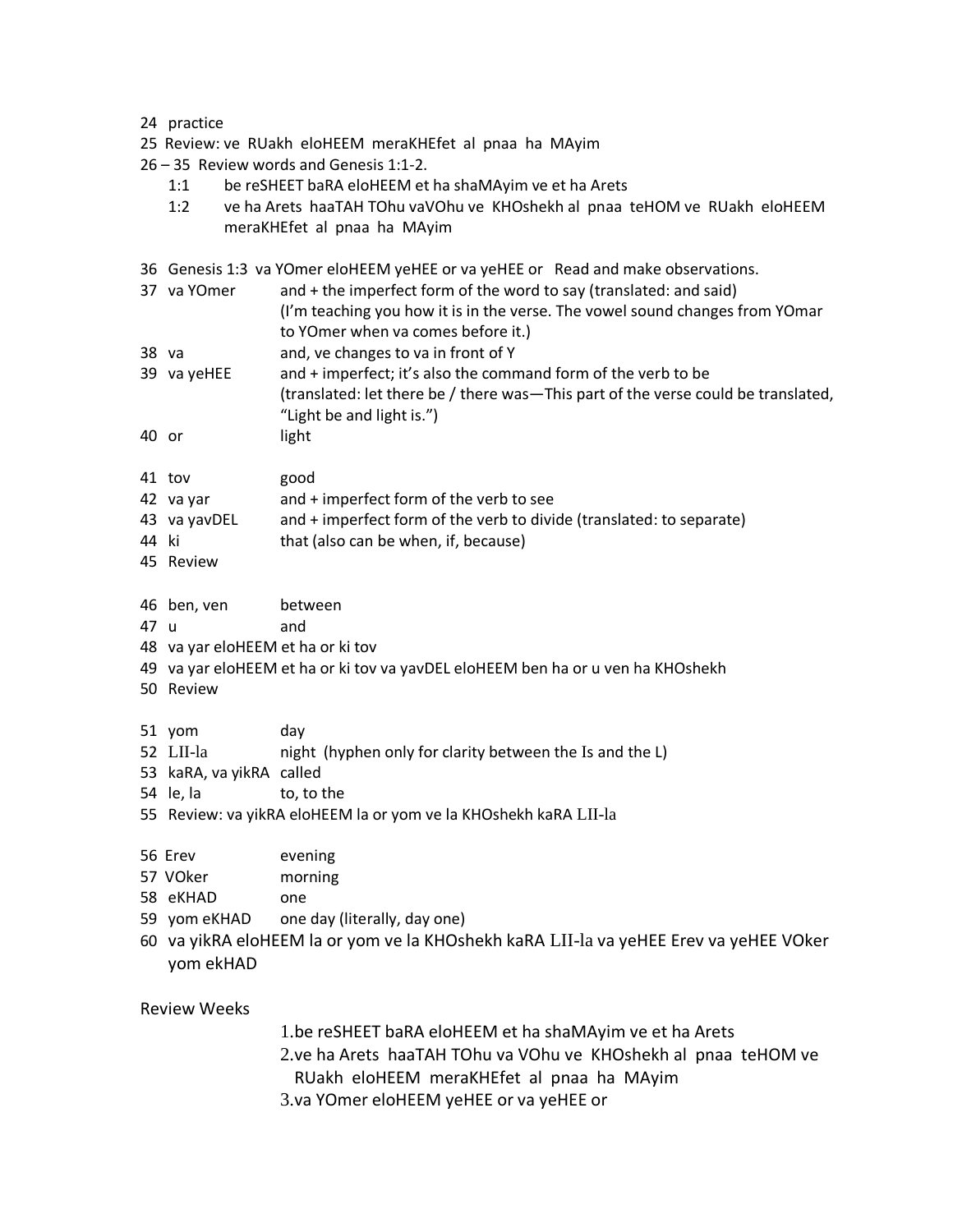- 4.va yar eloHEEM et ha or ki tov va yavDEL eloHEEM ben ha or u ven ha KHOshekh
- 5.va yikRA eloHEEM la or yom ve la KHOshekh kaRA LII-la va yeHEE Erev va yeHEE VOker yom ekHAD
- Aleph
- trace Aleph
- find the Alephs in Genesis 1:3
- trace and write Aleph
- find the Alephs in Genesis 1:5
- Bet, abba
- trace Bet
- find Bet and Aleph in Genesis 1:1
- trace and write Bet
- find the Bet and Aleph in Genesis 1:4
- Gimmel introduction, goel "kinsman redeemer"
- trace Gimmel
- find Gimmel in Genesis 1:16
- trace and write Gimmel
- writing practice Aleph, Bet, Gimmel
- Dalet introduction, devar "word"
- trace Dalet
- find Dalet in Genesis 1:4-5
- trace and write Dalet
- writing practice: abba, devar, goel
- Hei introduction
- trace Hei
- find Hei in Genesis 1:2-3
- trace and write Hei
- find all of the letters
- Resh introduction
- trace Resh
- find Resh in Genesis 1:1
- trace and write Resh
- 100 writing practice: abba, devar, goel

101Lamed introduction 102trace Lamed 103find Lamed in Genesis 1:1-5 104trace and write Lamed 105write bara, eloheem, liila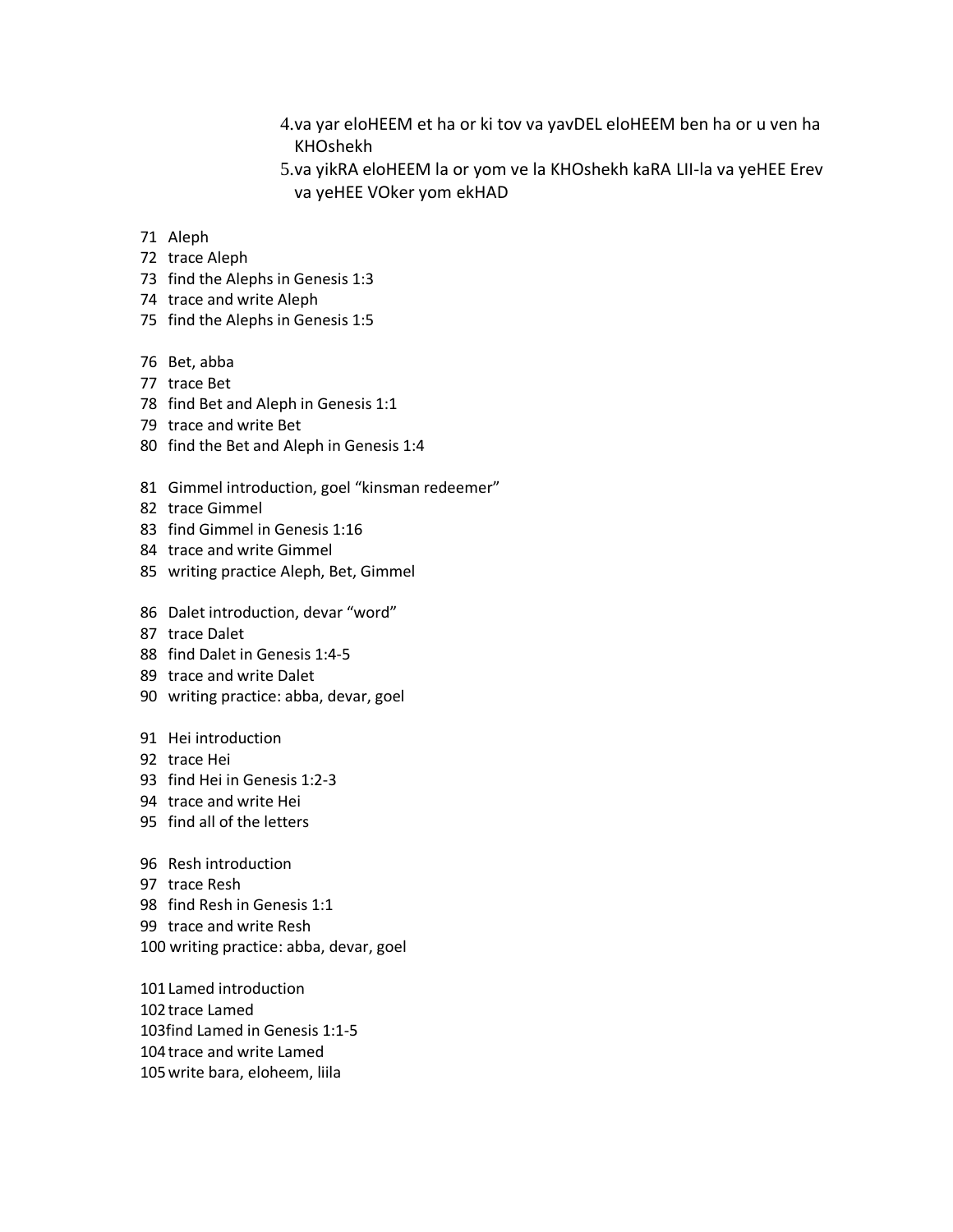106trace Vav 107trace and write Vav 108trace and find Tav 109trace and write Tav 110trace words

111trace the Yod 112trace and write the Yod 113trace the Mem 114trace and write the Mem 115trace words from Genesis 1

116learn and trace the Shin 117trace and write the Shin 118learn and trace the Tsade 119trace and write the Tsade 120trace words

121 read Genesis 1:1 122write Genesis 1:3 123read Genesis 1:3 124trace the Ayin 125trace and write the Ayin

126trace the Pey 127 trace and write the Pey 128trace the Nun 129trace and write the Nun 130 write the words words al, pnaa

131 trace the Chet 132 trace and write the Chet, read Genesis 1:1, 3 133read and write Genesis 1:2, first part 134read and write Genesis 1:2, second part 135 read and write Genesis 1:2, third part

136read Genesis 1:1-3 137trace the Qof 138trace and write the Qof 139 read and write Genesis 1:5, first part 140 read and write Genesis 1:5, second part

141read Genesis 1:5, review Genesis 1:1-5 142trace the Tet 143trace and write the Tet 144read Genesis 1:4 145read Genesis 1:1-5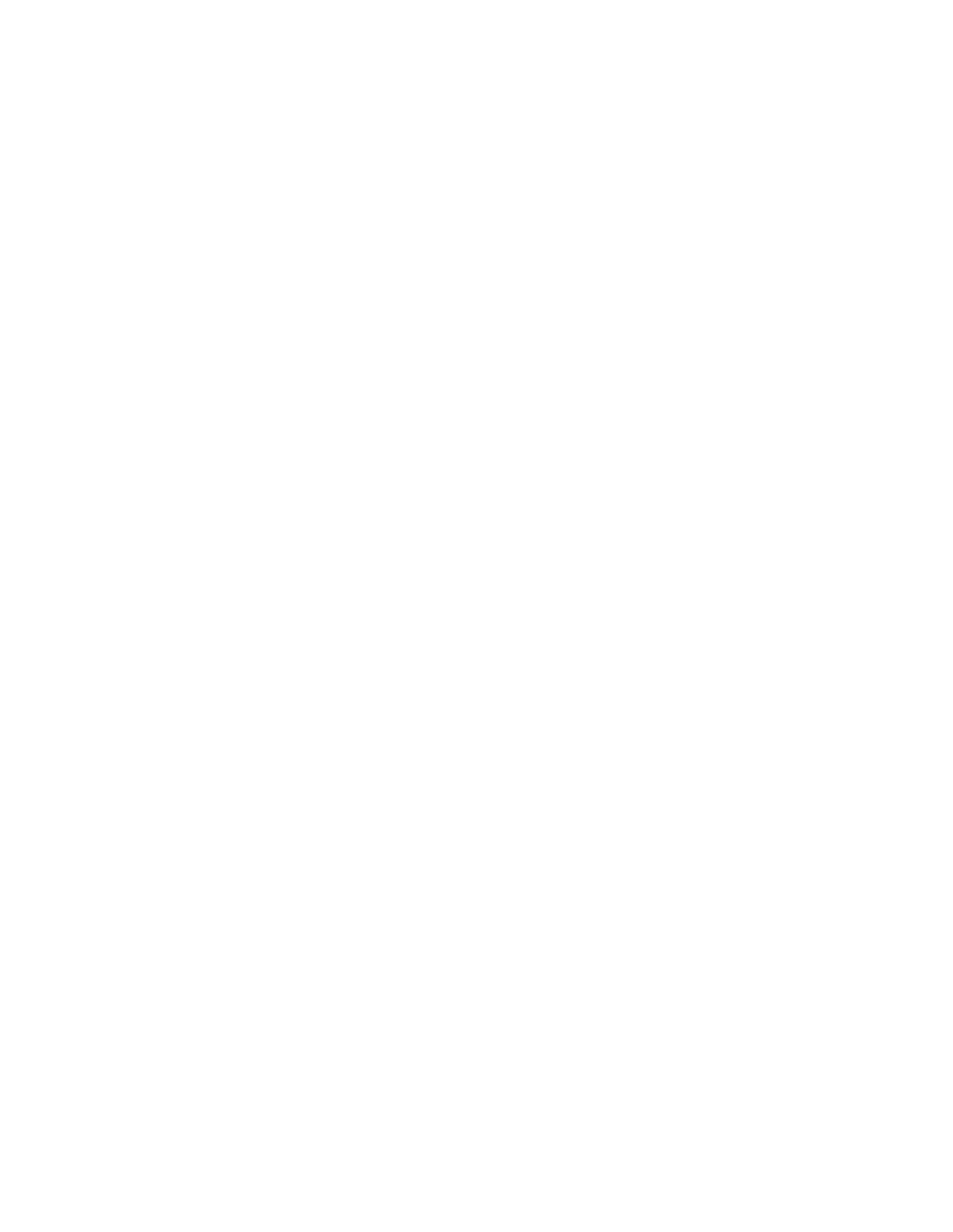## Memory Verses

| Day 1<br>Genesis 1:1          | In the beginning God created the heavens and the earth.                                                                                                                                                                                                        |
|-------------------------------|----------------------------------------------------------------------------------------------------------------------------------------------------------------------------------------------------------------------------------------------------------------|
| Day 6<br>Psalm 150:6          | Let everything that has breath praise the Lord. Praise the Lord!                                                                                                                                                                                               |
| Day 11<br>Genesis 1:2         | The earth was formless and void, and darkness was over the surface of the<br>deep, and the Spirit of God was moving over the surface of the waters.                                                                                                            |
| Day 16<br>Romans 3:23         | For all have sinned and fall short of the glory of God.                                                                                                                                                                                                        |
| Day 21<br>1 Corinthians 10:13 | No temptation has overtaken you but such as is common to man; and<br>God is faithful, who will not allow you to be tempted beyond what you<br>are able, but with the temptation will provide the way of escape also, so<br>that you will be able to endure it. |
| <b>Review Week</b>            |                                                                                                                                                                                                                                                                |
| Day 31<br>Genesis 1:3         | Then God said, "Let there be light"; and there was light.                                                                                                                                                                                                      |
| Day 36<br>1 John 1:9          | If we confess our sins, He is faithful and righteous to forgive us our sins and to<br>cleanse us from all unrighteousness.                                                                                                                                     |
| Day 41<br>Romans 6:23         | For the wages of sin is death, but the free gift of God is eternal life in<br>Christ Jesus our Lord.                                                                                                                                                           |
| Day 46<br>Genesis 1:4         | God saw that the light was good; and God separated the light from the<br>darkness.                                                                                                                                                                             |
| Day 51<br>Genesis 26:4        | I will multiply your descendants as the stars of the heaven, and will give your<br>descendants all these lands; and by your descendants all the nations of the<br>earth shall be blessed.                                                                      |
| Day 56<br>Genesis 1:5         | God called the light day, and the darkness He called night. And there was<br>evening and there was morning, one day.                                                                                                                                           |

Review Weeks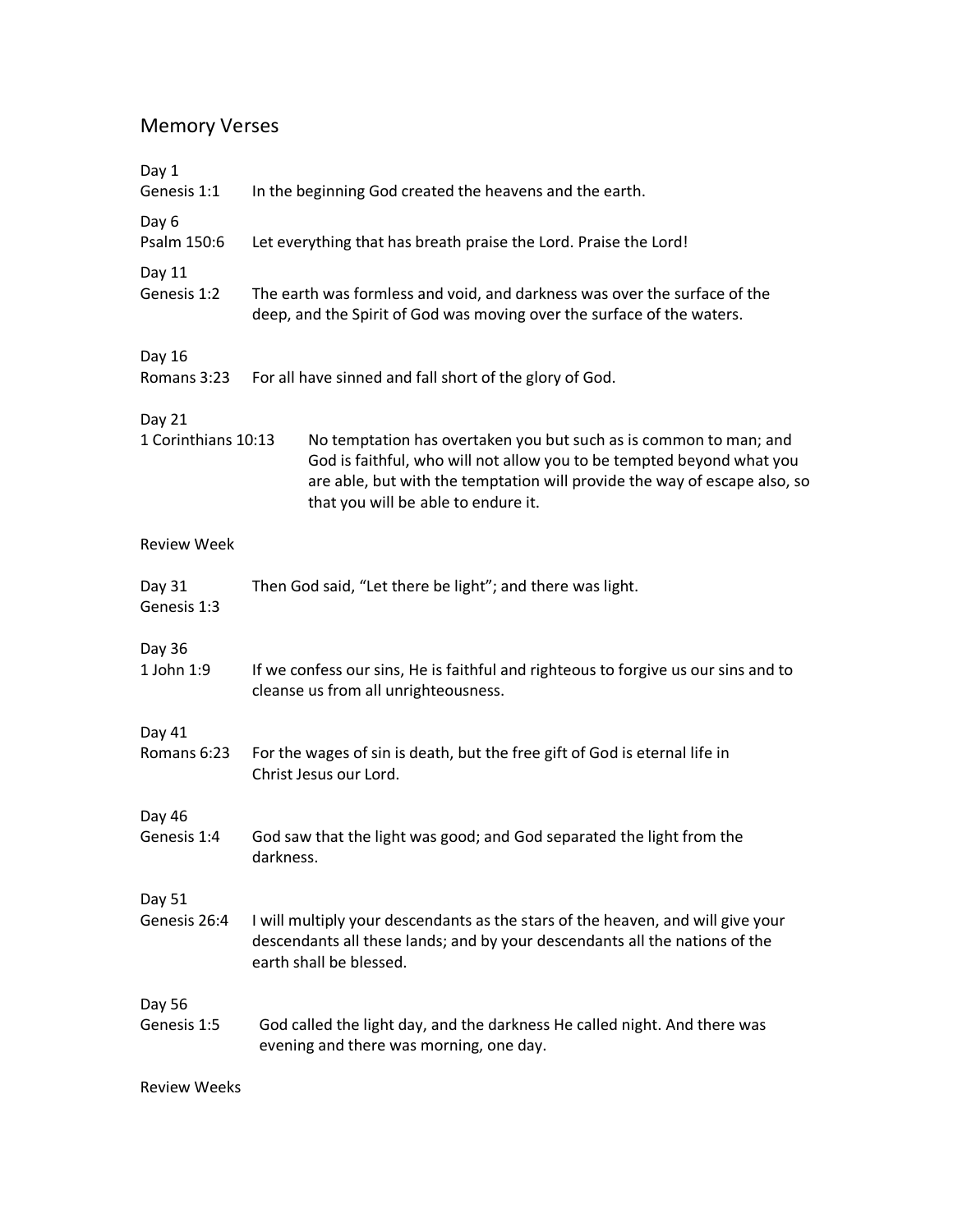| Day 71                      |                                                                                                                                                                                                                                                                                                             |
|-----------------------------|-------------------------------------------------------------------------------------------------------------------------------------------------------------------------------------------------------------------------------------------------------------------------------------------------------------|
| Joshua 24:15                | If it is disagreeable in your sight to serve the LORD, choose for<br>yourselves today whom you will serve: [whether the gods which your<br>fathers served which were beyond the River, or the gods of the<br>Amorites in whose land you are living;] but as for me and my house, we<br>will serve the LORD. |
| Day 76                      |                                                                                                                                                                                                                                                                                                             |
| 2 Peter 3:9                 | The Lord is not slow about His promise, as some count slowness, but is<br>patient toward you, not wishing for any to perish but for all to come to<br>repentance.                                                                                                                                           |
| Day 81                      |                                                                                                                                                                                                                                                                                                             |
| Job 19:25                   | As for me, I know that my Redeemer lives,<br>And at the last He will take His stand on the earth.                                                                                                                                                                                                           |
| Day 86                      |                                                                                                                                                                                                                                                                                                             |
| Hebrews 11:17               | By faith Abraham, when he was tested, offered up Isaac, and he who<br>had received the promises was offering up his only begotten son.                                                                                                                                                                      |
| Day 91                      |                                                                                                                                                                                                                                                                                                             |
| John 11:25                  | Jesus said to her, "I am the resurrection and the life; he who believes in<br>Me will live even if he dies."                                                                                                                                                                                                |
| <b>Review Weeks</b>         |                                                                                                                                                                                                                                                                                                             |
| Day 106<br>Deuteronomy 31:8 | The LORD is the one who goes ahead of you; He will be with you. He will<br>not fail you or forsake you. Do not fear or be dismayed.                                                                                                                                                                         |
| Day 111<br>Jeremiah 29:11   | For I know the plans I have for you," declares the Lord, "plans to<br>prosper you and not to harm you, plans to give you hope and a future.<br>(NIV)                                                                                                                                                        |
| Day 116                     | And we know that God causes all things to work together for good to                                                                                                                                                                                                                                         |
| Romans 8:28                 | those who love God, to those who are called according to His purpose.                                                                                                                                                                                                                                       |
| Day 121                     | He has told you, O man, what is good;                                                                                                                                                                                                                                                                       |
| Micah 6:8                   | And what does the Lord require of you                                                                                                                                                                                                                                                                       |
|                             | But to do justice, to love kindness,<br>And to walk humbly with your God?                                                                                                                                                                                                                                   |
| Day 126                     | Cast your burden upon the LORD and He will sustain you; He will never                                                                                                                                                                                                                                       |
| Psalm 55:22                 | allow the righteous to be shaken.                                                                                                                                                                                                                                                                           |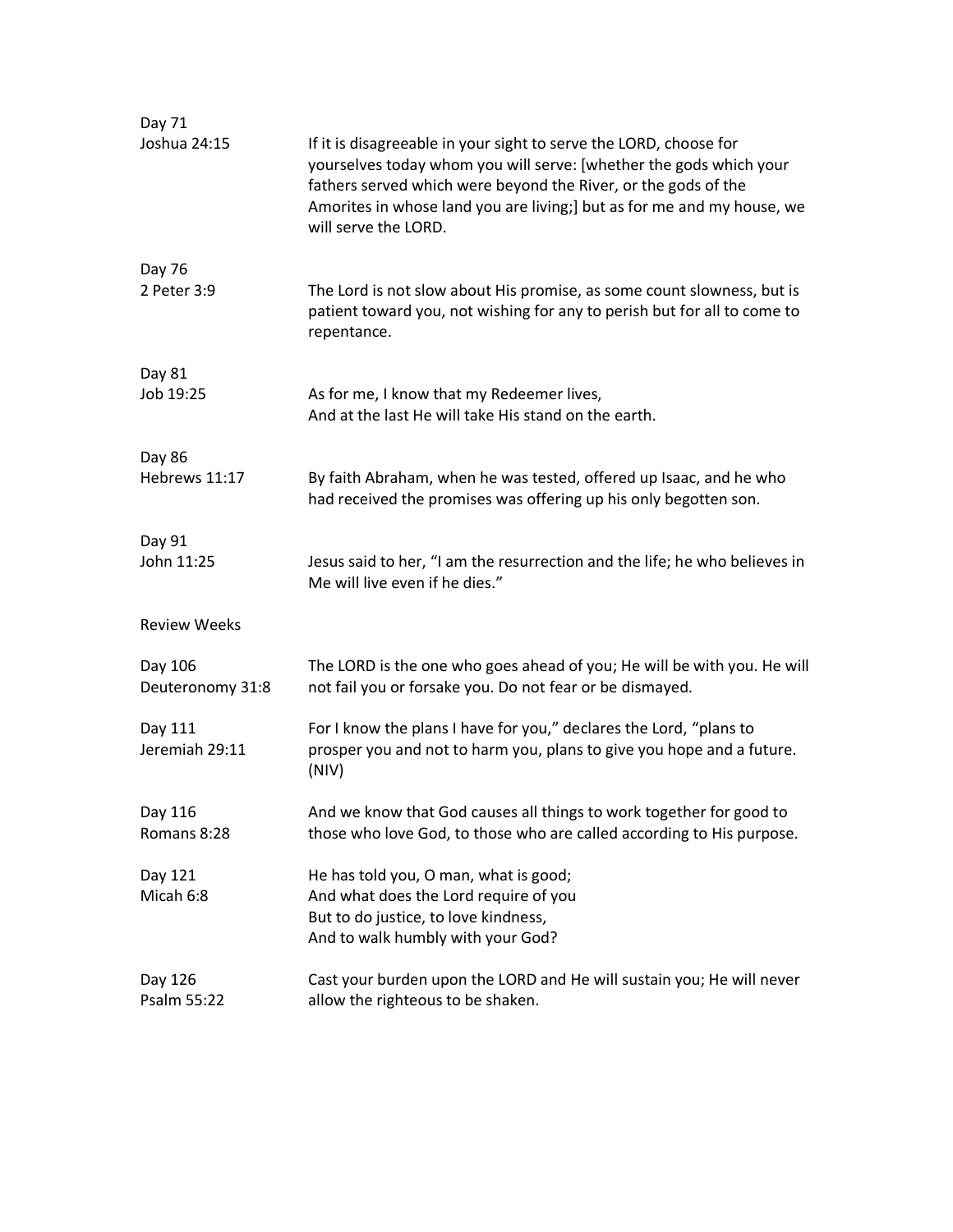## Science

- 1 light as energy
- light and reflection
- seeds (dispersal, germination)
- light from the sun (refraction, atoms, molecules)
- moon (orbit)
- birds (vertebrates)
- fish (gills)
- insects (antennae, exoskeleton, invertebrate)
- arachnids (herbivores, carnivores)
- mammals (sheep, peripheral vision)
- gazelles
- Solar System
- water cycle (evaporation, condensation)
- respiratory system (atmosphere)
- circulatory system (organ, vein, arteries)
- gold, onyx, bdellium (precious metals)
- cultivation (nitrogen, fallow)
- animal classification (classify)
- skeletal system (rib cage, joint, femur)
- rivers (elevation, gravity)
- reptiles, fire-breathing dinosaurs
- reptiles, snakes
- habitats (biomes, niche, ecosystem, deciduous, coniferous)
- desert, ostrich (ecology, desertification)
- tundra (precipitation)

Review week

Review week

- muscular system (cells, glucose, ATP)
- muscular system (involuntary muscles, reflexes, contract, biceps)
- how boats work (density)
- male and female brain differences (neurons)
- floods (tsunami, flash flood)
- evaporation (transpiration, humidity, saturated)
- groundwater (water table, capillary action)
- stages of matter (oxidation)
- rainbows (dispersion)
- fermentation (carbon dioxide, glucose)
- steel (alloy)
- basic necessities of shelters (insulation)
- environmental causes of famines
- sustainability (unsustainable, renewable energy)
- tar pits and quicksand (paleontologists)
- calories
- anatomy of a river (headwaters, tributaries, delta)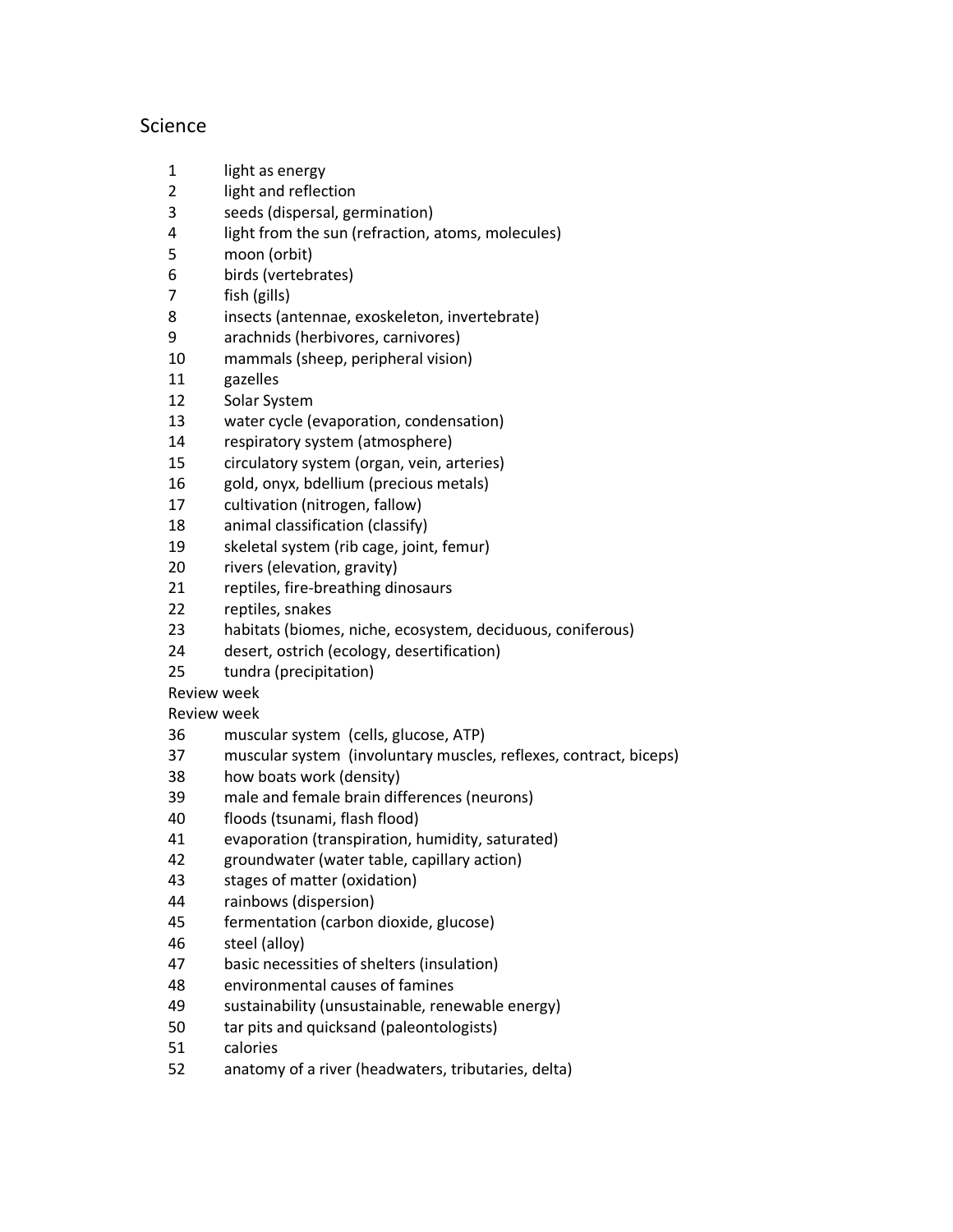- conceive (womb, microscopic) (Children are told of a mother's eggs and that God creates babies with a piece of the mother and a piece of the father, that God "conceives" them, that they were God's bright idea.)
- springs (artesian wells)
- scientific notation (for really big numbers)
- penicillin (antiseptic, antiobiotics)
- curds (colloid, suspension)
- old age
- scientific notation (with negative exponents for really little numbers)
- simple machines (screw)

Review Weeks

- eyesight (pupil, cornea, retina)
- mountains, tectonic plates (crust)
- periodic table (sulfur, electrons, protons, neutrons, nucleus, atomic mass, atomic weight)
- salt (periodic table continued)
- period table worksheet (chlorine)
- earth's orbit around the sun (axis)
- oxen
- laughter (nervous system, immune system, endorphins)
- physics, work, force
- wheel and axle
- DNA (RNA, ribosome, protein, double helix)
- DNA (chromosomes, genes)
- tamarisk (saline)
- wedge
- fire (exothermic reaction, combustion)
- how to start a fire, survival skills (tinder, kindling)
- wool (carding machine, spinning machine)
- stars, sand
- genetics (dominate trait)
- genetics (worksheet)
- caves (glacier, lava, stalactite, stalagmite)
- grasslands (prairie, savannah)
- scale balance, metric measures
- silver, melting point, magma, mantle

-

- Review Weeks
- anatomy (bones)
- digestive system (saliva, bile, esophagus, liver, pancreas, gall bladder)
- springs (geysers, thermal springs)
- cartilage, joints
- Fast Forward Week
- -
- -
- -
- -
- -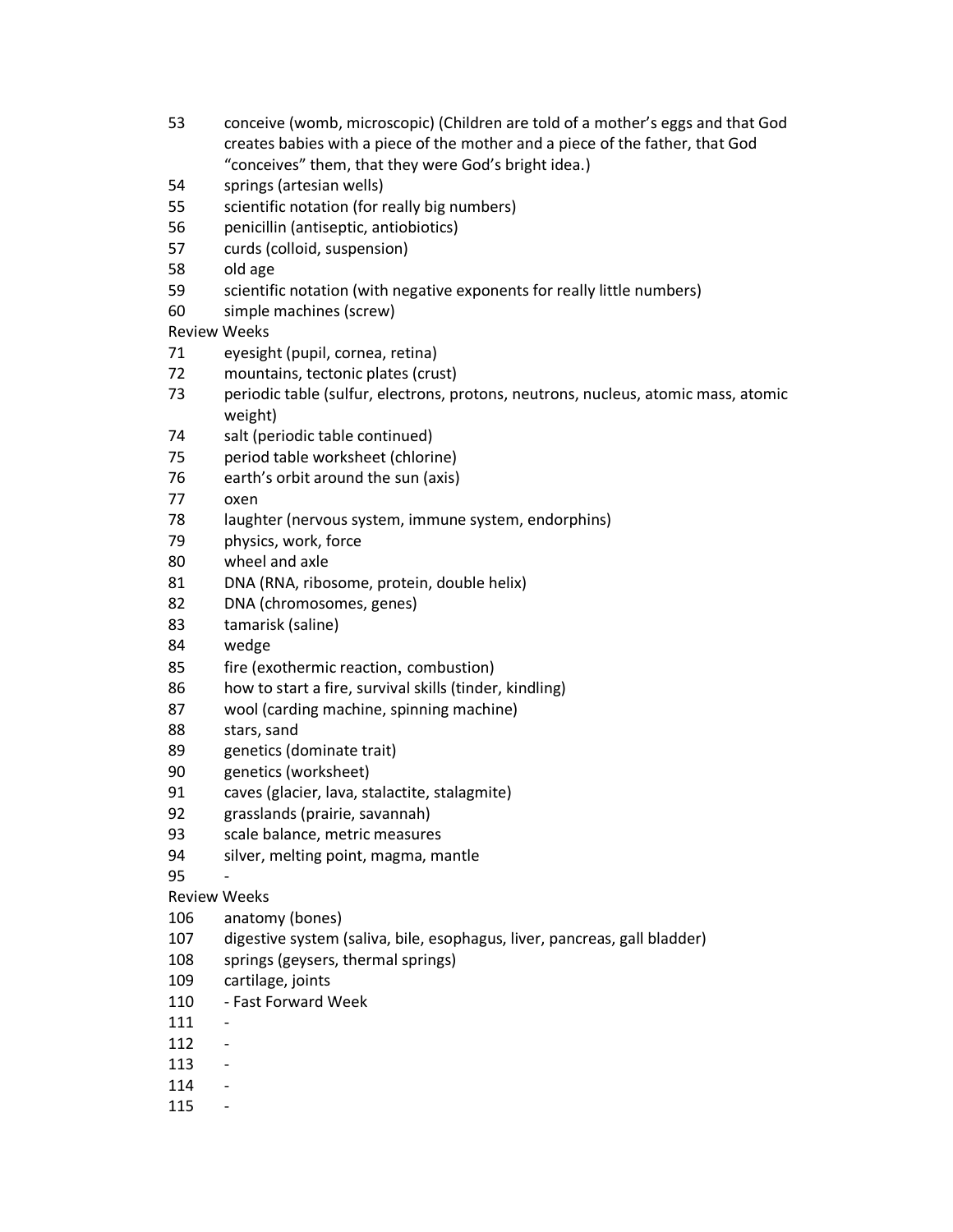- dying cloth (tunic, mordant)
- Asiatic lion (endangered, pride)
- olfactory system
- camels
- water cycle, why it rains more in some places (shadow effect)
- ancient Egypt (dehydrating)
- ancient Egypt inventions (obelisk, water clock, papyrus paper)
- -
- -
- sleep cycles, dreaming (REM)
- 126 bread (fungus kingdom, mitosis, NaCHO<sub>3</sub>)
- cows (chewing the cud)
- abundance (healthy crops)
- food preservation (decomposers)
- simple machine, wheel and axel vehicles
- experiment
- experiment
- experiment
- experiment
- experiment
- Review week, draw a body diagram
- Review Week
- body diagram
- science project
- Review Weeks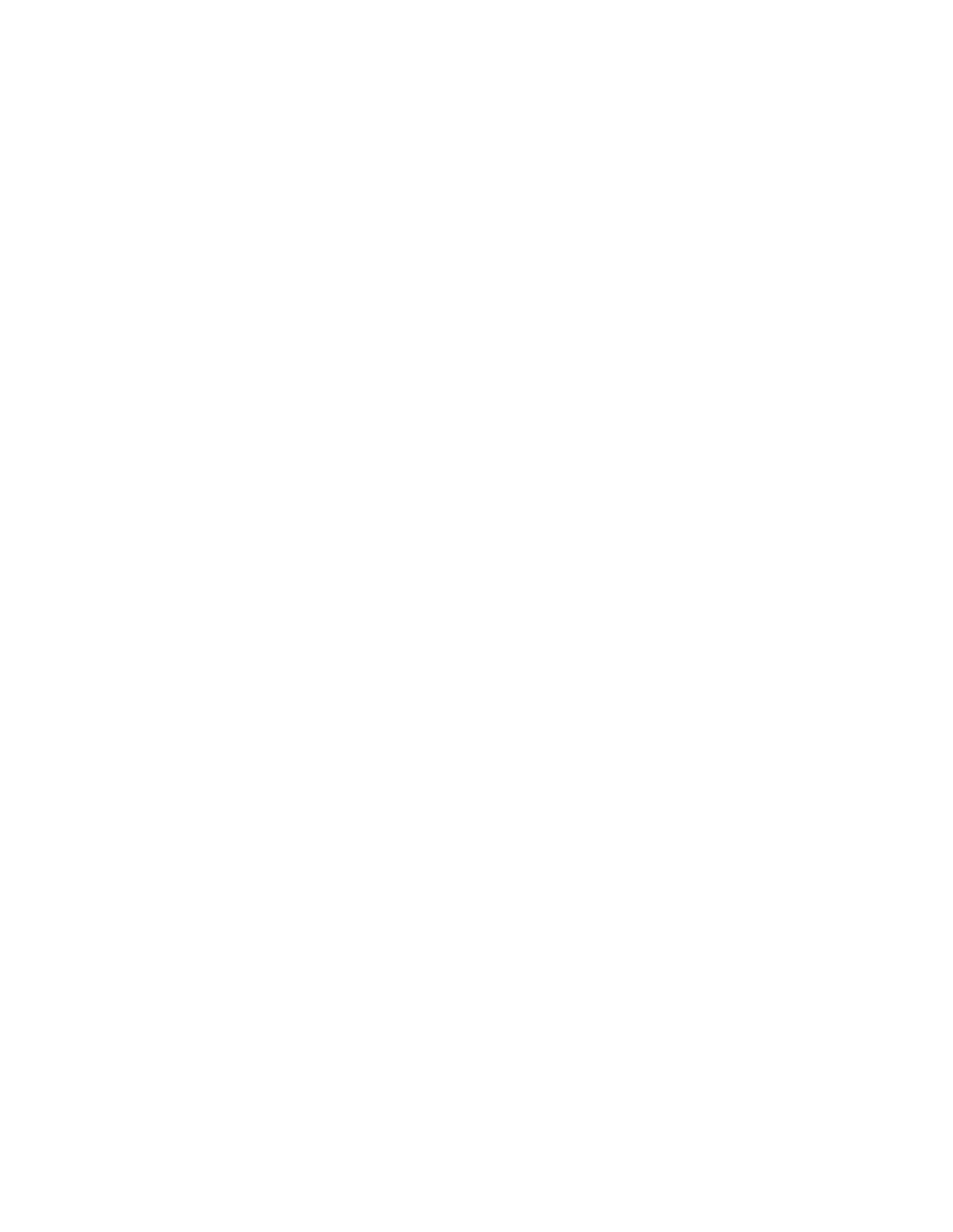## Social Studies

- prehistory, in the beginning
- continents, oceans (seas)
- continents, oceans (seas)
- stars as signs, guides (constellations, hemisphere, equator)
- false religion (lunar)
- What is life? What makes plants different from animals and animals from people?
- sea creatures (fossils)
- human nature (initiative)
- interdependent
- blood sacrifices
- domestication of animals
- Sabbath (Eric Liddell)
- prehistory working and learning
- compass rose (Far East, Middle East)
- maps, keys
- the geography of Eden
- the cradle of civilization (agriculture, Mesopotamia, Fertile Crescent)
- archeology, irrigate, societies, grain production
- marriage rituals
- how rivers shape geography (erosion)
- mythology (oral history, Dead Sea Scrolls, Achilles)
- human nature, shame and guilt cultures (ostracism)
- BC / AD
- nomads (trade)
- peninsula, fjord
- –
- –
- review
- review
- $30 -$
- –
- $32 -$
- –
- review
- review
- Hercules, "mighty men" of "renown"
- generations
- boats in history
- floods in history (Katrina, tsunami)
- flood stories around the world
- Ararat, Noah's ark questions and answers
- fresh water, fresh water lakes (the Great Lakes, Lake Baikal)
- animal sacrifices, symbols of Jesus in the Old Testament
- covenants
- ancestors, family tree (immigrant)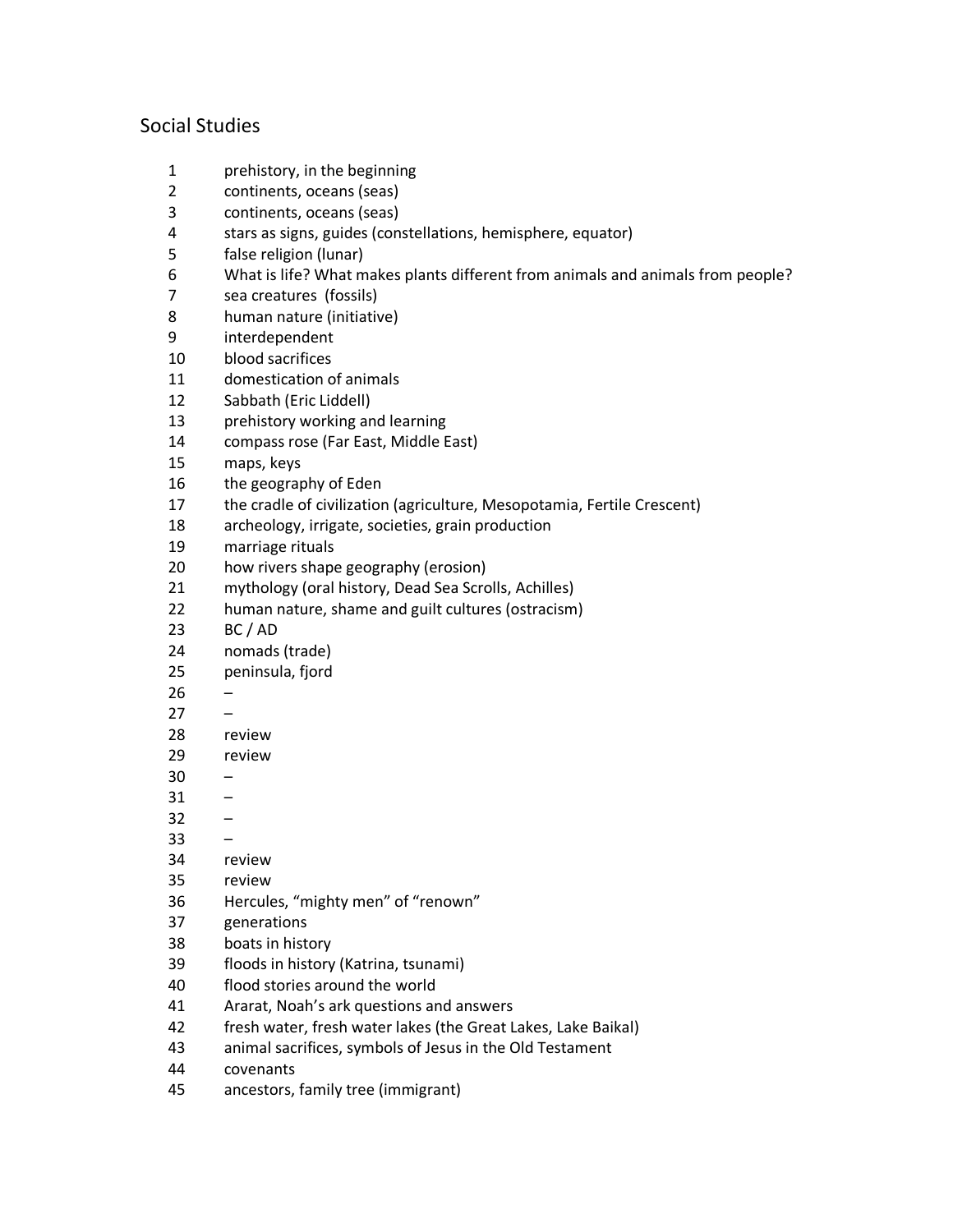| 46 | language families (Indo-European, Romance languages)                     |
|----|--------------------------------------------------------------------------|
| 47 | Abram's travels from Ur to Negev and Egypt                               |
| 48 | communism (Mao Zedong, George Washington Carver, botanist)               |
| 49 | geography (Canaan, Jordan River, Sodom and Gomorrah)                     |
| 50 | geography (plateau, highlands)                                           |
| 51 | Melchizedek (communion)                                                  |
| 52 | land promised to Abraham's descendants (The River Egypt, Lebanon, Syria) |
| 53 | slavery                                                                  |
| 54 | Ishmael, Arabs                                                           |
| 55 | meanings of names (Abraham, father of multitude)                         |
| 56 | Hammurabi's Code                                                         |
| 57 | hospitality                                                              |
| 58 | fulfilled prophecies                                                     |
| 59 | the remnant                                                              |
| 60 | the hanging gardens of Babylon                                           |
| 61 |                                                                          |
| 62 |                                                                          |
| 63 |                                                                          |
| 64 |                                                                          |
| 65 |                                                                          |
| 66 | review                                                                   |
| 67 | review                                                                   |
| 68 | review                                                                   |
| 69 | review                                                                   |
| 70 | review                                                                   |
| 71 | culture (guests, washing feet, bowing, "sitting at the gate")            |
| 72 | refugees                                                                 |
| 73 | learn about your state history                                           |
| 74 | caves                                                                    |
| 75 | punishment and discipline                                                |
| 76 | death penalty (capital punishment, treason)                              |
| 77 | the Oregon Trail (Louisiana Purchase, Lewis and Clark)                   |
| 78 | Thanksgiving (Abraham Lincoln, Civil War)                                |
| 79 | heir (inheritance, patriarch)                                            |
| 80 | birth order                                                              |
| 81 | structure of the US army                                                 |
| 82 | air force (Hiroshima, Nagasaki), navy (Battle of Midway)                 |
| 83 | Beersheeba, Mount Moriah                                                 |
| 84 | worship                                                                  |
| 85 | symbols of Jesus                                                         |
| 86 | the fear of the Lord                                                     |
| 87 | Industrial Revolution (Lowell Mill Girls, unions)                        |
| 88 | nations of the world                                                     |
| 89 | nations of the world                                                     |
| 90 | nations of the world                                                     |
| 91 | mourning                                                                 |
| 92 | steppes, the Silk Road                                                   |
| 93 | haggling                                                                 |
|    |                                                                          |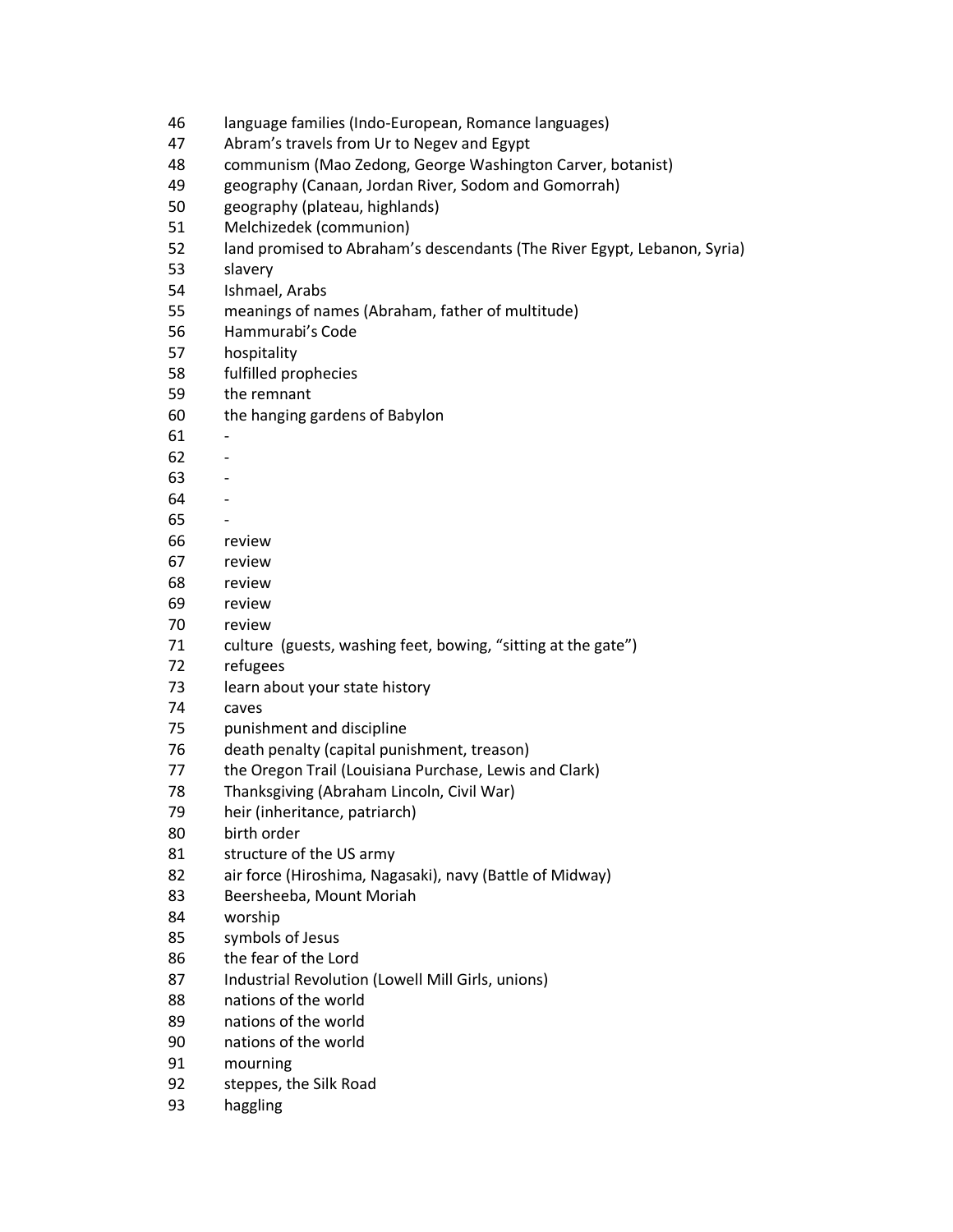| 94  | first coins and paper money (bartering)                                        |
|-----|--------------------------------------------------------------------------------|
| 95  | Sumeria (cuneiform), Hammurabi (Amorites)                                      |
| 96  |                                                                                |
| 97  | $\overline{\phantom{a}}$                                                       |
| 98  |                                                                                |
| 99  |                                                                                |
| 100 |                                                                                |
| 101 | review                                                                         |
| 102 | review                                                                         |
| 103 | review                                                                         |
| 104 | review                                                                         |
| 105 | review                                                                         |
| 106 | arranged marriages, taking oaths                                               |
| 107 |                                                                                |
| 108 | Abraham's family tree                                                          |
| 109 | answered prayer (more on George Washington Carver, George Muller)              |
| 110 | the value of education, Booker T. Washington, more on George Washington Carver |
| 111 | - Fast Forward Week                                                            |
| 112 |                                                                                |
| 113 |                                                                                |
| 114 |                                                                                |
| 115 |                                                                                |
| 116 | whistleblowers (leak)                                                          |
| 117 |                                                                                |
|     | scale map drawing (Shechem)                                                    |
| 118 | cryptology (cryptologists, encryption, Navaho Code Talkers)                    |
| 119 | spirituals                                                                     |
| 120 |                                                                                |
| 121 | ancient Egypt (Great Pyramid of Giza, archeologist Howard Carter)              |
| 122 | ancient Egypt, social order (hieroglyphs, vizier)                              |
| 123 | justice system, American court system (Sharia law, prosecutor, defendant)      |
| 124 | <b>Bill of Rights</b>                                                          |
| 125 | dream meanings                                                                 |
| 126 | birthdays                                                                      |
| 127 | the Cabinet (department, secretary)                                            |
| 128 | government's role in famine and abundance (free market)                        |
| 129 | taxes, saving (invest, debt)                                                   |
| 130 | symbols                                                                        |
| 131 | economics game                                                                 |
| 132 | economics game                                                                 |
| 133 | economics game                                                                 |
| 134 | economics game                                                                 |
| 135 | economics game                                                                 |
| 136 | economics game, review                                                         |
| 137 | economics game, Bill of Rights                                                 |
| 138 | economics game, Bill of Rights                                                 |
| 139 | economics game                                                                 |
| 140 | economics game, cryptology, WWII                                               |
|     | End of the year review activities: timeline, newspaper, play                   |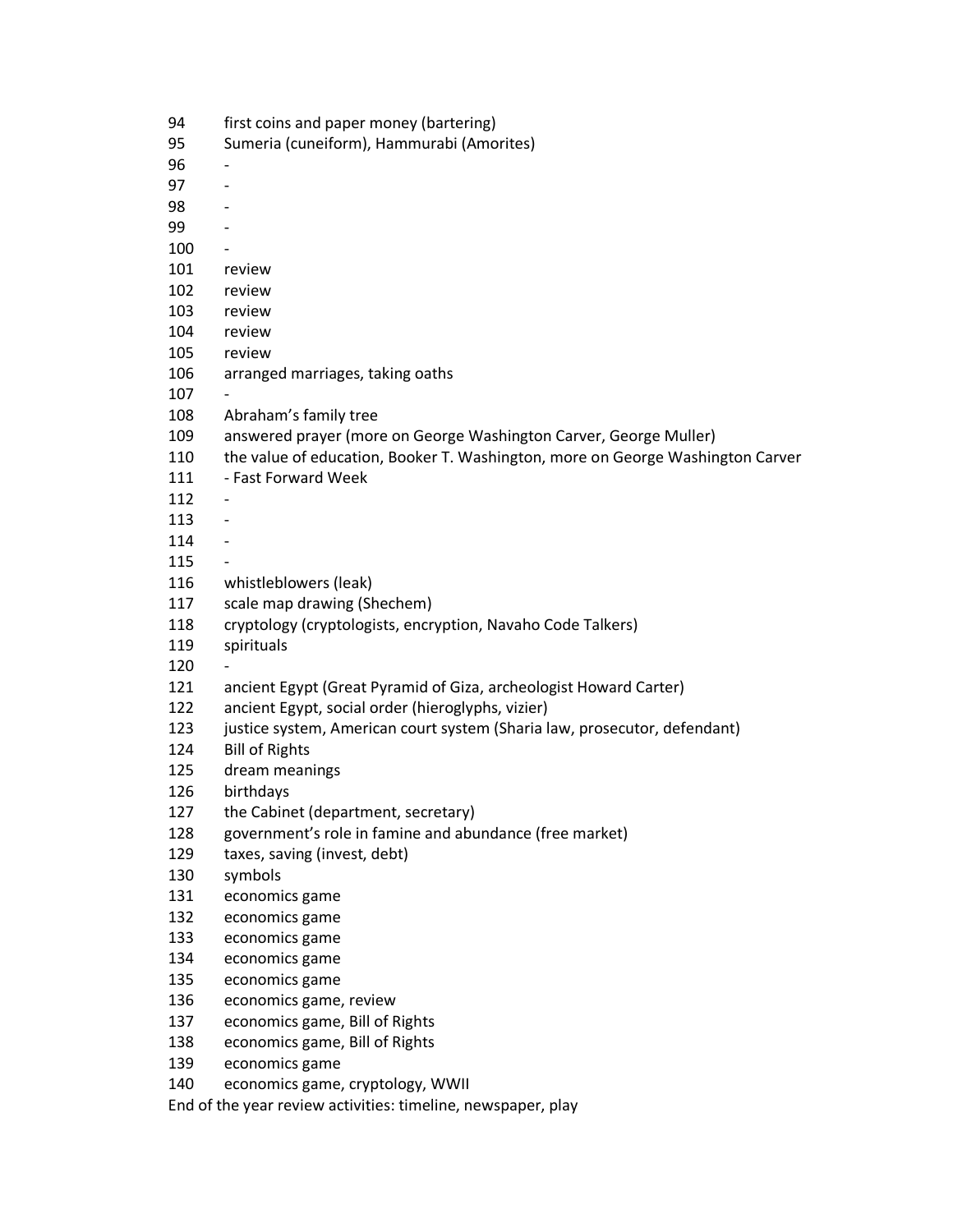| Spelling       |                                                         |
|----------------|---------------------------------------------------------|
| 1              | formless, void, darkness, moving                        |
| $\overline{2}$ | midst, expanse, separate                                |
| 3              | brought, vegetation, yielding, bearing                  |
| 4              | lights, heavens, signs, seasons                         |
| 5              | Review                                                  |
| 6              | teem, swarms, creatures                                 |
| 7              | fruitful, multiply                                      |
| 8              | forth, beast, cattle, kind                              |
| 9              | creep, everything, ground                               |
| 10             | Review                                                  |
| 11             | subdue, surface, earth, sky                             |
| 12             | seventh, completed                                      |
| 13             | shrub, sprouted, ground                                 |
| 14             | breathed, nostrils, breath, being                       |
| 15             | Review                                                  |
| 16             | third, fourth, river (older-Tigris, Assyria, Euphrates) |
| 17             | cultivate, garden                                       |
| 18             | field, suitable                                         |
| 19             | reason, joined                                          |
| 20             | Review                                                  |
| 21             | sewed, themselves, loin, coverings                      |
| 22             | presence, enmity, thistles, bruise                      |
| 23             | stationed, guard, direction, flaming                    |
| 24             | countenance, crouch, receive, vengeance                 |
| 25             | Review                                                  |
| 26             | Review                                                  |
| 27             | Review                                                  |
| 28             | Review                                                  |
| 29             | Review                                                  |
| 30             | Review                                                  |
| 31             |                                                         |
| 32             |                                                         |
| 33             |                                                         |
| 34             |                                                         |
| 35             |                                                         |
| 36             | beautiful, daughter, whomever                           |
| 37             | inclination, regretted, faithfully, thoughts            |
| 38             | violence, gopher, pitch, destroy                        |
| 39             | wives, alive, seven, hundredth                          |
| 40             | Review                                                  |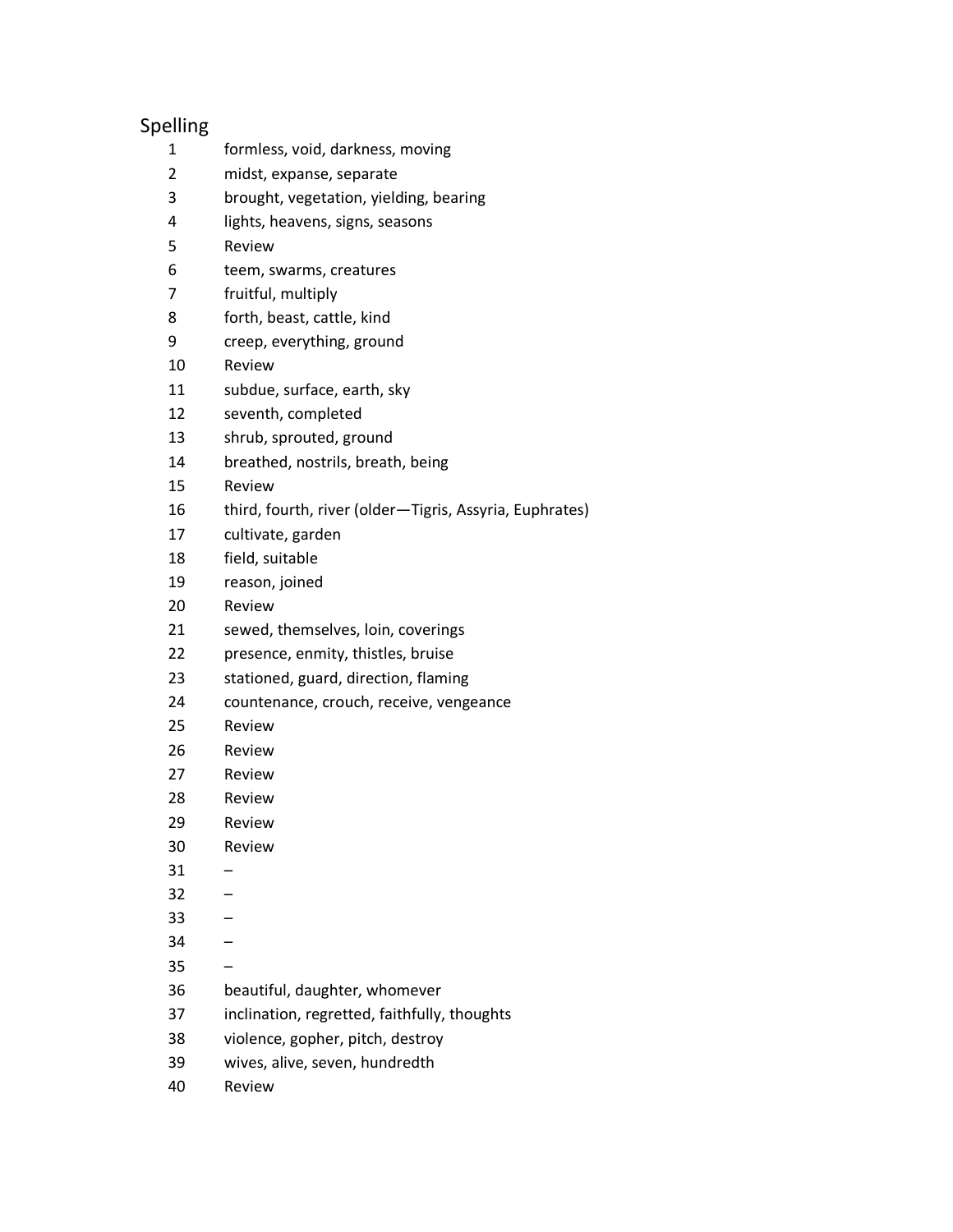| 41 | decreased, , subsided, recede                                              |
|----|----------------------------------------------------------------------------|
| 42 | abundantly, twenty-seventh, families, raven (plurals of words ending in Y) |
| 43 | require, cease, aroma, account                                             |
| 44 | successive, generations, descendants, covenant                             |
| 45 | Review                                                                     |
| 46 | journeyed, scattered, thoroughly, building                                 |
| 47 | possessions, barren, acquired, Canaan                                      |
| 48 | donkeys, oxen, Egypt, escorted (plurals of words ending in Y)              |
| 49 | altar, dwelt, formerly, exceedingly                                        |
| 50 | Review                                                                     |
| 51 | priest, possessor, enemies, except                                         |
| 52 | heir, pigeon, prey, carcasses                                              |
| 53 | children, Egyptian, conceive, maid                                         |
| 54 | authority, against, east, fleeing                                          |
| 55 | Review                                                                     |
| 56 | throughout, foreigner, twelve, ninety-nine                                 |
| 57 | appeared, opposite, bowed, measure                                         |
| 58 | denied, advanced, appointed, difficult                                     |
| 59 | righteousness, command, judge, forty-five                                  |
| 60 | Review                                                                     |
| 61 | Review                                                                     |
| 62 | Review                                                                     |
| 63 | Review                                                                     |
| 64 | Review                                                                     |
| 65 | Review                                                                     |
| 66 | -                                                                          |
| 67 |                                                                            |
| 68 |                                                                            |
| 69 |                                                                            |
| 70 |                                                                            |
| 71 | alien, surrounded, unleavened, urged                                       |
| 72 | escape, punishment, dawn, seize                                            |
| 73 | inhabitants, pillar                                                        |
| 74 | ascend, preserve, remember                                                 |
| 75 | Review                                                                     |
| 76 | frighten, innocence, prophet, nation                                       |
| 77 | womb, wander, thousand, pieces                                             |
| 78 | laughter, Isaac, weaned, borne                                             |
| 79 | maid, listen, die, angel                                                   |
| 80 | Review                                                                     |
| 81 | swear, therefore, falsely, army                                            |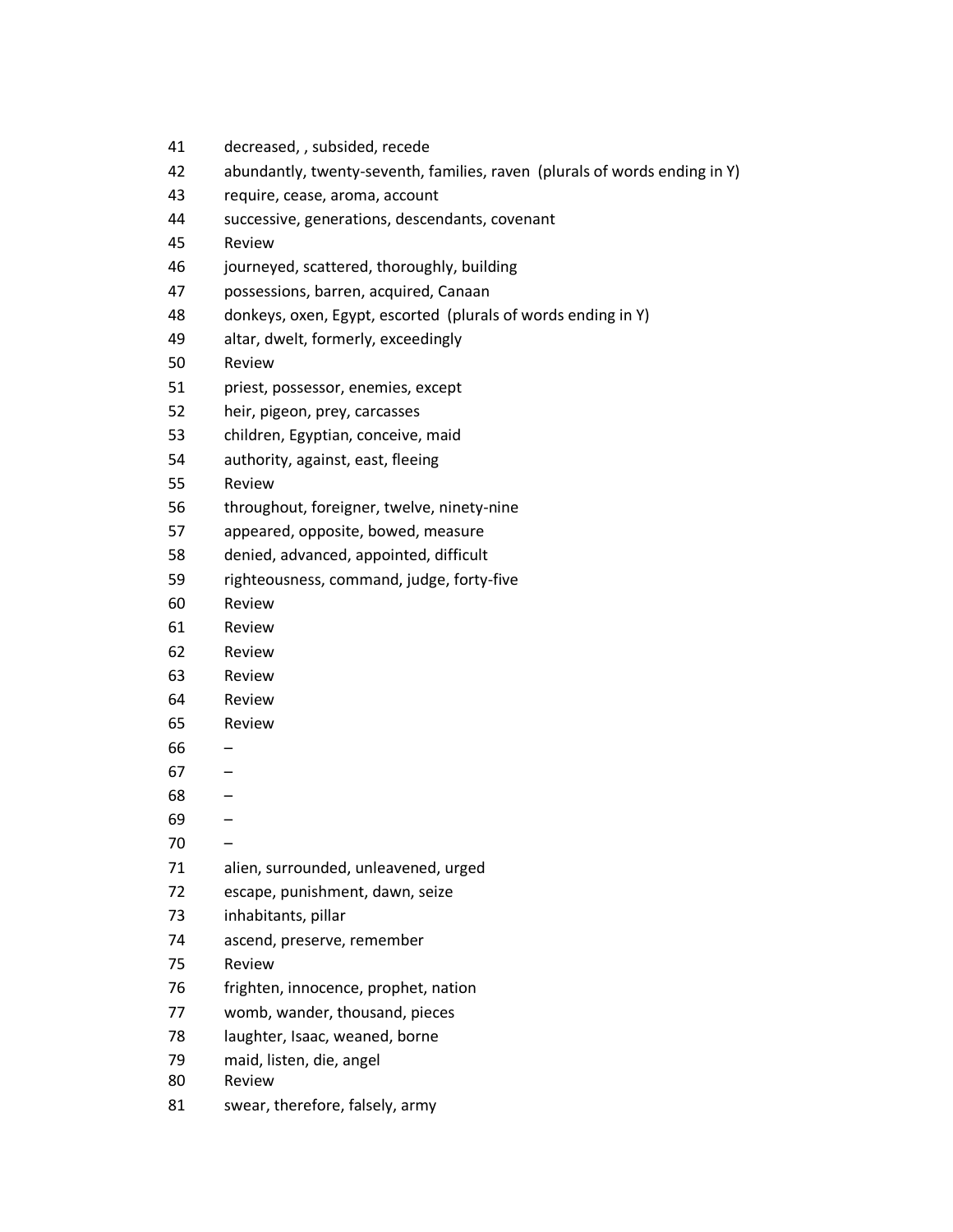| 82  | ewe, complain, oath, Philistine        |
|-----|----------------------------------------|
| 83  | son, said, there                       |
| 84  | lamb, burnt, worship, knife            |
| 85  | Review                                 |
| 86  | two, stretch, against, wood            |
| 87  | thicket, caught, provide, mount        |
| 88  | declare, Abraham, second, seashore     |
| 89  | eight, irregular plurals               |
| 90  | Review                                 |
| 91  | mourn, burial, burying, approach       |
| 92  | sight, answer, price, people           |
| 93  | worth, four, weigh                     |
| 94  | hundred, commercial, standard          |
| 95  | Review                                 |
| 96  | Review                                 |
| 97  | Review                                 |
| 98  | Review                                 |
| 99  | Review                                 |
| 100 | Review                                 |
| 101 |                                        |
| 102 |                                        |
| 103 |                                        |
| 104 |                                        |
| 105 |                                        |
| 106 | age, thigh, beware, concern            |
| 107 | quickly, lower, shoulder, emptied      |
| 108 | camel, lodge, guide, bracelet          |
| 109 | business, successful, blessed, down    |
| 110 | Review                                 |
| 111 | grief, envied, defiance, thirty-seven  |
| 112 | descend, console, deceitful, violently |
| 113 | flock, almond, continue, distance      |
| 114 | embrace, gracious, prevail, wrestle    |
| 115 | Review                                 |
| 116 | bind, erect, rebuke, jealous           |
| 117 | pasture, pasturing, welfare, devour    |
| 118 | rescue, further, balm, stripped        |
| 119 | aromatic, myrrh, Joseph, caravan       |
| 120 | Review                                 |
| 121 | officer, desire, appearance, handsome  |
| 122 | garment, Hebrew, screamed, fled        |
| 123 | jailer, extend, charge, anger          |
|     |                                        |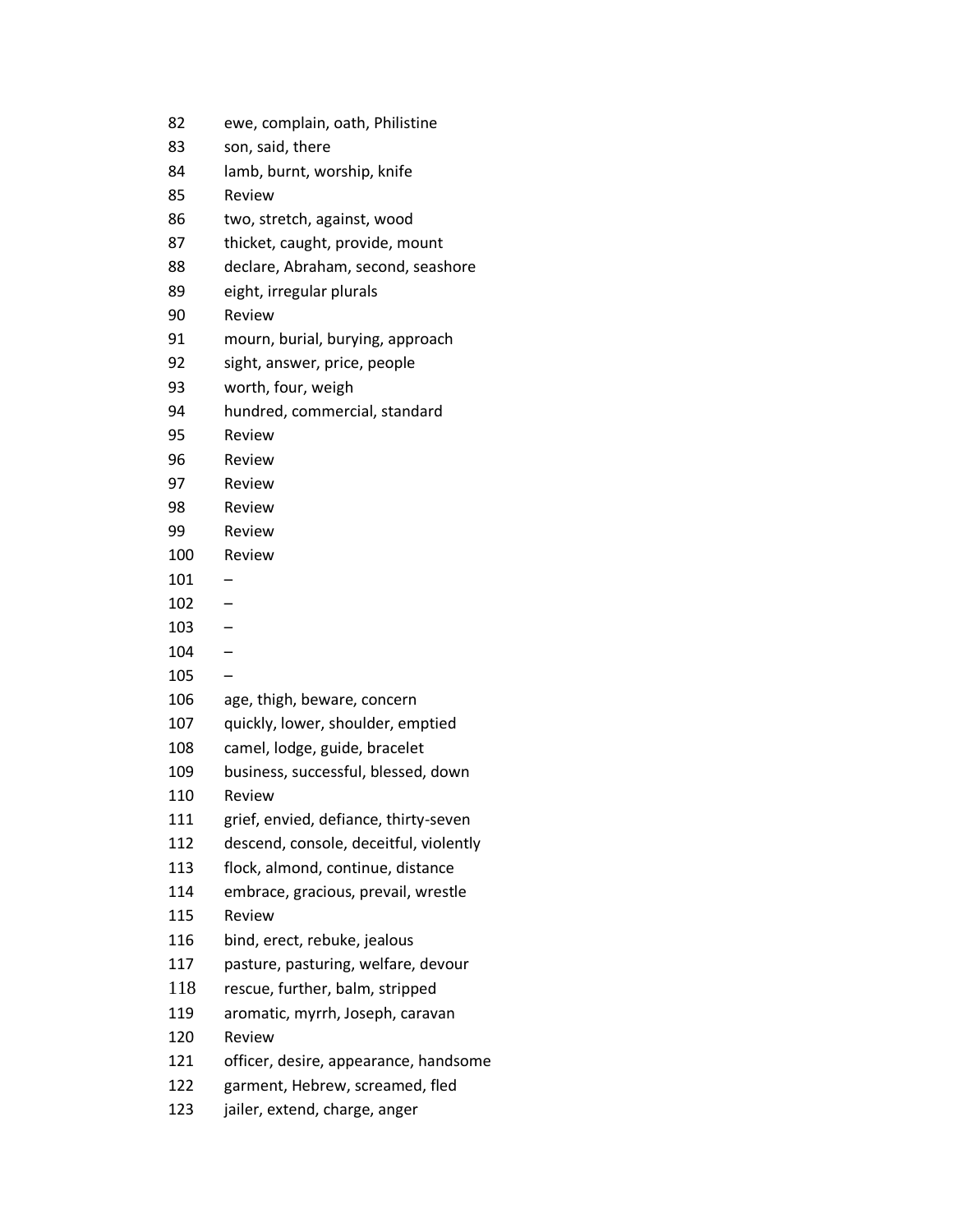- furious, officials, baker, confinement
- Review
- sorts, basket, favorably, chief
- scorch, captain, stalk, magician
- subsequent, famine, unknown, abundance
- proposal, exact, discern, inform
- Review

Review Activities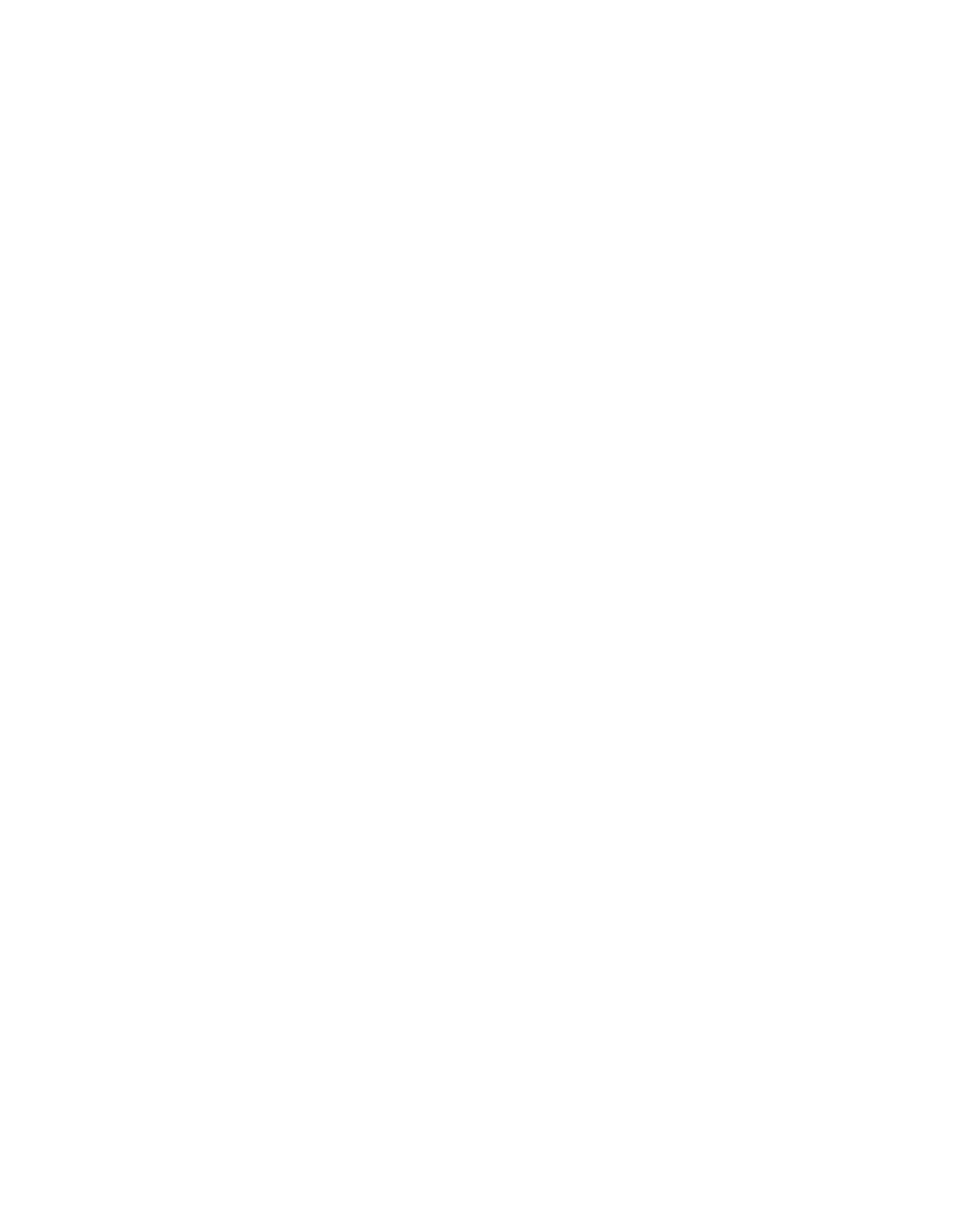#### Vocabulary

- void completely empty
- expanse -- a large, wide, open area of land or water
- yield to produce
- govern to rule, to be in control over a group of people
- Review
- teem to be full of or swarming with a type of animal, including humans
- swarm to abound, teem, to be overrun
- to bring forth to bring into existence
- creep to move slowly and carefully, especially to avoid notice
- Review
- subdue to bring under control
- sanctified set apart, declared holy
- mist a low lying cloud
- midst in the middle of
- Review
- divide to separate into parts
- cultivate -- to prepare and use land for crops
- suitable the right fit for a person or situation
- fashioned to take materials and make them into something
- Review
- crafty, shrewd, vulpine -- clever at using deception to get what you want
- enmity being actively opposed to someone or something
- station to put someone in a position in a particular place for a particular purpose
- countenance a person's face or facial expression
- Review
- Review Week
- $27 -$
- –
- $29 -$
- $30 -$
- $31 -$
- Review
- –
- Review
- $35 -$
- strive -- to make a great effort to achieve something or to struggle
- corrupt being willing to do something wrong to get something for yourself
- establish to create something intended to last
- righteous doing what is right
- Review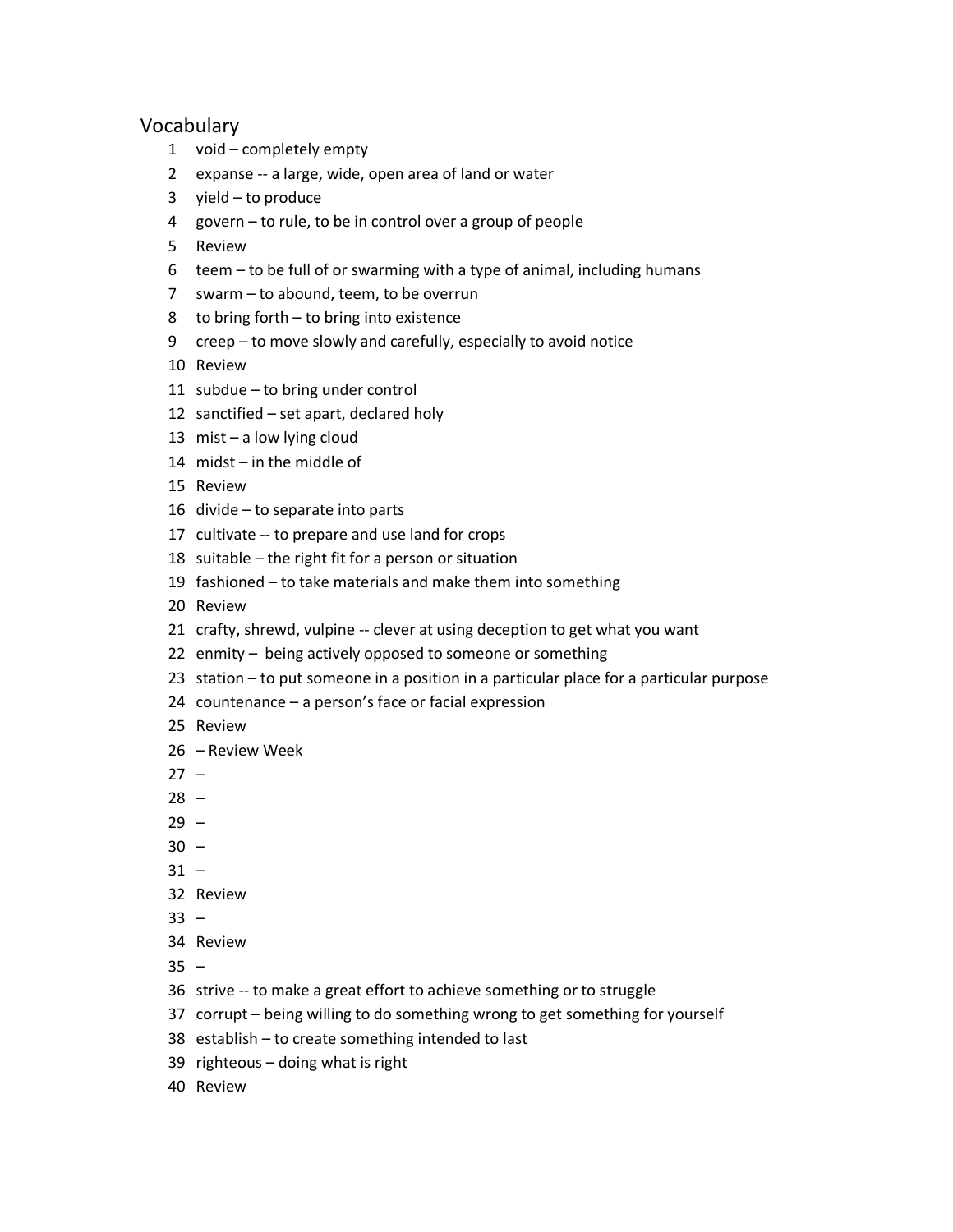- recede to go back or gradually diminish
- abate to lessen, reduce, remove
- intent purpose, what someone is determined to do
- successive coming after another
- Review
- mortar a mixture used to bind bricks or stones together
- accumulate gather or get more and more
- severe intense, extreme
- sustain support physically or mentally
- Review
- array dress someone in particular clothing
- iniquity sin
- obtain to get or acquire
- affliction pain and suffering
- Review
- sojourn a temporary stay somewhere
- tender easy to cut or chew
- appointed designated, pre-arranged, scheduled
- venture to undertake something risky or dangerous
- Review
- Review Week
- Review
- -
- Review
- -
- Review
- urge to strongly persuade someone to do something
- jest to speak or act jokingly
- inhabitant one who lives in a place
- ascend to go up
- Review
- integrity the character quality of holding to strong moral principles
- vindication being shown innocent of an accusation of wrong doing
- wean to gradually get used to not having something you've become dependent on
- distress to cause extreme sorrow or worry
- Review
- posterity descendants of a person, or all future generations
- seize to take hold of suddenly and forcibly
- offering a gift, something offered
- arose stood up or emerged
- Review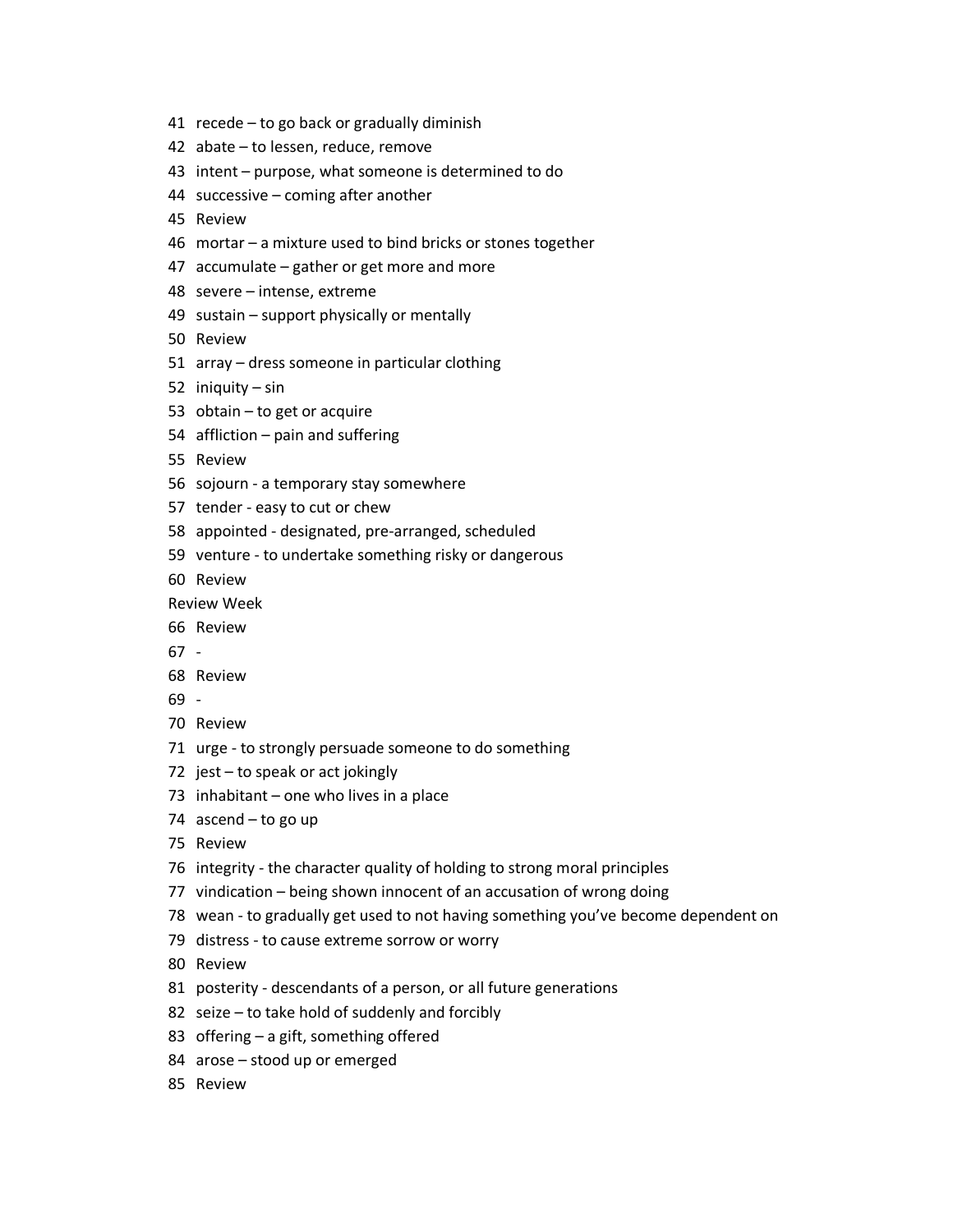- 86 altar an elevated surface where religious rites are performed, especially the offering of sacrifices
- 87 thicket a dense group of shrubs, bushes or small trees
- 88 declare to state clearly, to make known publicly
- 89 concubine like a wife but not legally married and so doesn't have the rights of a wife
- 90 Review
- 91 sojourner, mourn to feel deeply saddened over a loss
- 92 approach come near, to speak to someone for the first time about something
- 93 commercial intended for a profit of money
- 94 standard (adjective) accepted as normal, standard (noun) something used as a measure to compare other things against, a level of quality
- 95 Review

Review Week

 $101 -$ 

102Review

 $103 -$ 

104 Review

 $105 -$ 

106 concerning - related to a subject

107adverb – word that describes how something is done

- 108lodge to stay a short time in a place such as a home or hotel
- 109(grammar adverbs)
- 110Review
- 111envy jealousy; being upset over what someone else has and you don't

112 noun, deceit  $-$  the act of lying

verb, deceive – to lie, to trick someone

adjective, deceitful – describing someone who lies

adverb, deceitfully – describing how someone lives, acts or speaks with deceit

113feeble – weak

114droves – a large crowd; here it's a herd being moved

prevail – to win, to be widespread or more frequently occurring

115Review

116rebuke – to scold; to tell someone their behavior is wrong in a sharp manner

117devour – to eat up hungrily; to beat or destroy completely; to consume quickly

118balm – cream used for medicine, or anything that heals or soothes

119profit – get a benefit, often refers to money

120Review

121prosper – to succeed financially or physically

122garment – a piece of clothing

123 supervise – to keep watch over someone while they work

124confine – to place restrictions on someone or something

125Review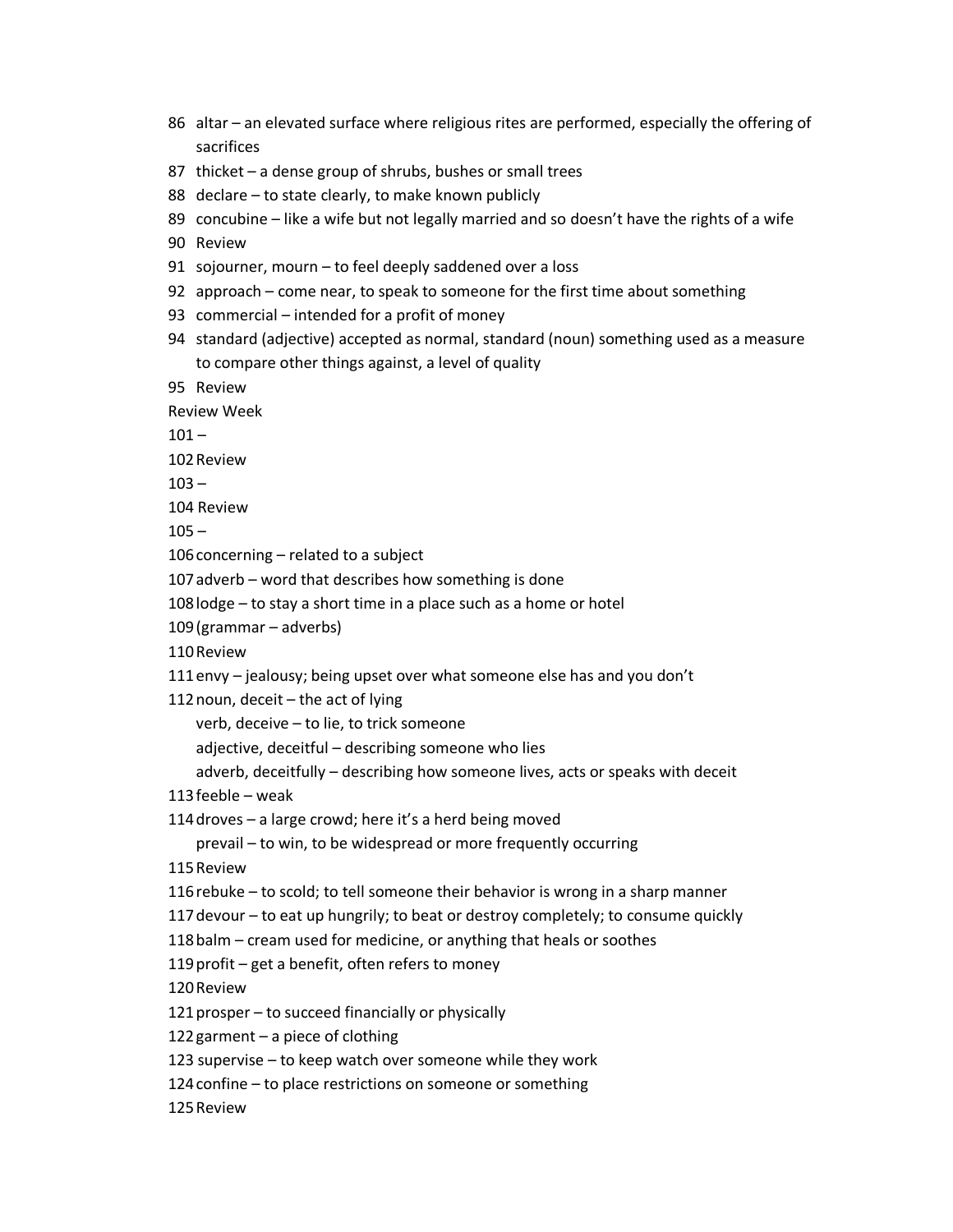126interpretation – the explanation of something's meaning

127gaunt – scrawny looking, especially looking thin from hunger

128 subsequent – coming after something, following

129 discern – to be able to recognize or to see something and distinguish what it is 130Review

Review Activities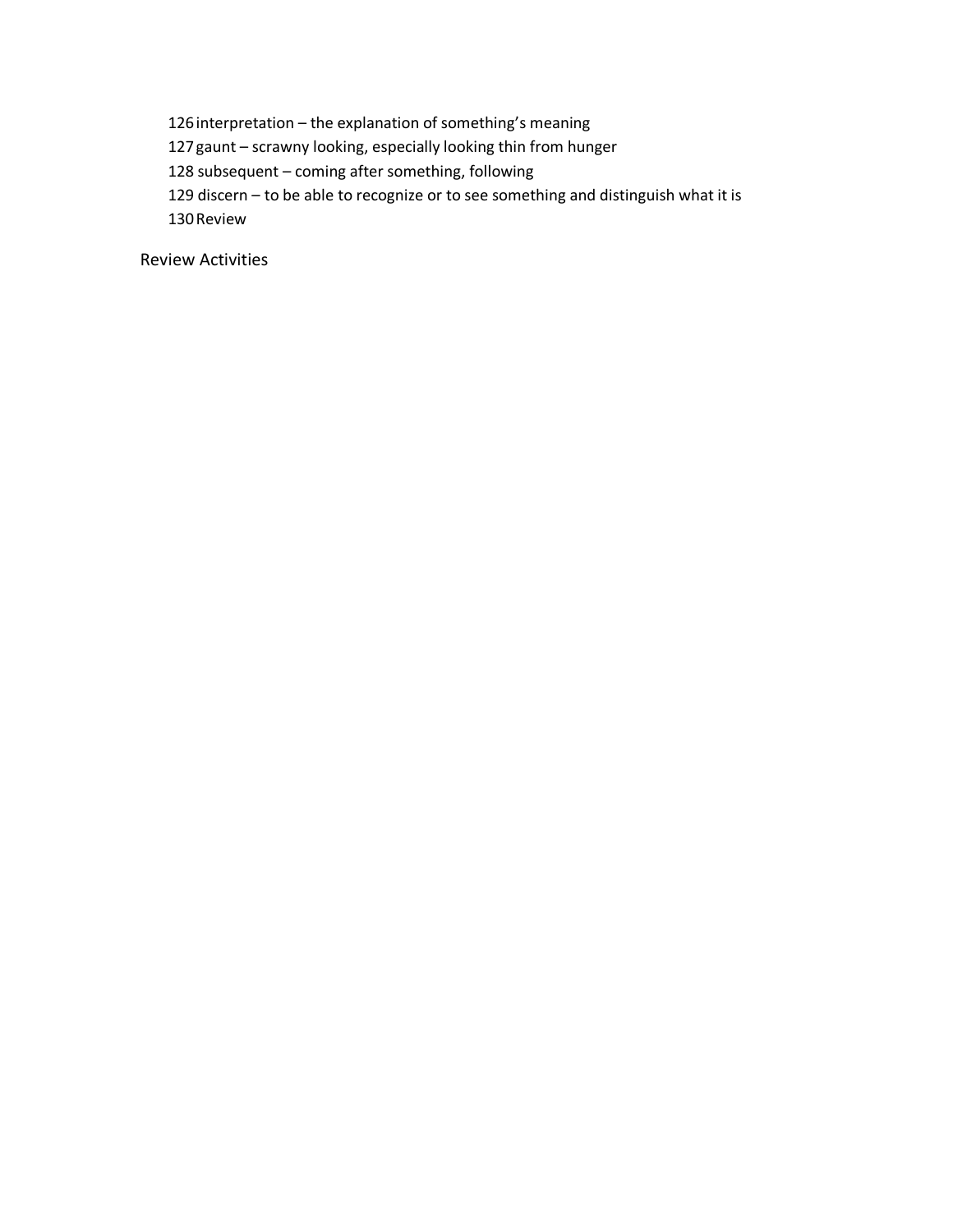## Explore More Science

- 1 Learn more about light waves and light particles. What is light energy transformed into? How is energy converted?
- 2 How do two-way mirrors work? Learn about reflection and concave and convex surfaces.
- 3 What are the stages of plant growth?
- 4 Learn about refraction. Try a light experiment.
- 5 Learn the names of the phases of the moon. Learn the time lengths of the moon's and the earth's orbits. What do astronauts experience on the dark side of the moon?
- 6 Explore more: Learn bird anatomy and compare and contrast its body systems to those of humans. Or choose another bird to learn about.
- 7 Learn fish anatomy and compare and contrast its body systems to those of humans. Or choose another fish to learn about.
- 8 Explore more: Learn insect anatomy and compare and contrast its body systems to those of humans. Or learn about a particular insect and its niche.
- 9 Learn about a different type of arachnid.
- 10 Choose a mammal to learn all about.
- 11 Choose another mammal to learn about. What are its unique features? How did God build in a defense, such as the gazelle's ability to make a getaway?
- 12 What else is in deep space?
- 13 What are the different types of rains? What causes them? What different atmospheric conditions produce different types of precipitation?
- 14 Learn more about lungs. What are alveoli and what is the process of oxygenizing blood?
- 15 Learn what happens in the heart's four chambers. What affects blood pressure?
- 16 What are the precious metals? What are considered precious stones? Learn their properties.
- 17 Learn about how nitrogen is made useable by bacteria in soil. You can also take a food from your fridge (real food—not the kind that comes in bags or boxes or cans) and learn what kind of nutrients are in it.
- 18 Learn more about how animals are classified. How are reptiles or birds divided into orders?
- 19 Choose a culture to learn what you can about their marriage rituals. How/when did your country's marriage ceremony originate?
- 20 Learn the major rivers of the world. Where do they originate? Where do they empty? What's unique about them?
- 21 Explore more: Learn about other types of dinosaurs. Specifically you could see what you can learn about what the Bible calls "behemoth."
- 22 You could learn more about snakes: varying habitats, defenses, etc. or choose another reptile to learn more about.
- 23 Choose a biome and learn about what very specific habitats are part of it.
- 24 Learn about other animals and plants unique to the desert. What characteristics do they have that enable them to survive there?
- 25 Learn more about Antarctica, the land, the animals, the plants. How do they survive?
- 36 What is aerobic and anaerobic respiration? What is ATP?
- 37 What are tendons made of? What causes muscles or tendons to tear? How do they heal themselves?
- 38 Learn about different boat designs. What is each type of design good for? What makes a good boat design? Learn the parts of a ship (eg. the hull) and what they are for.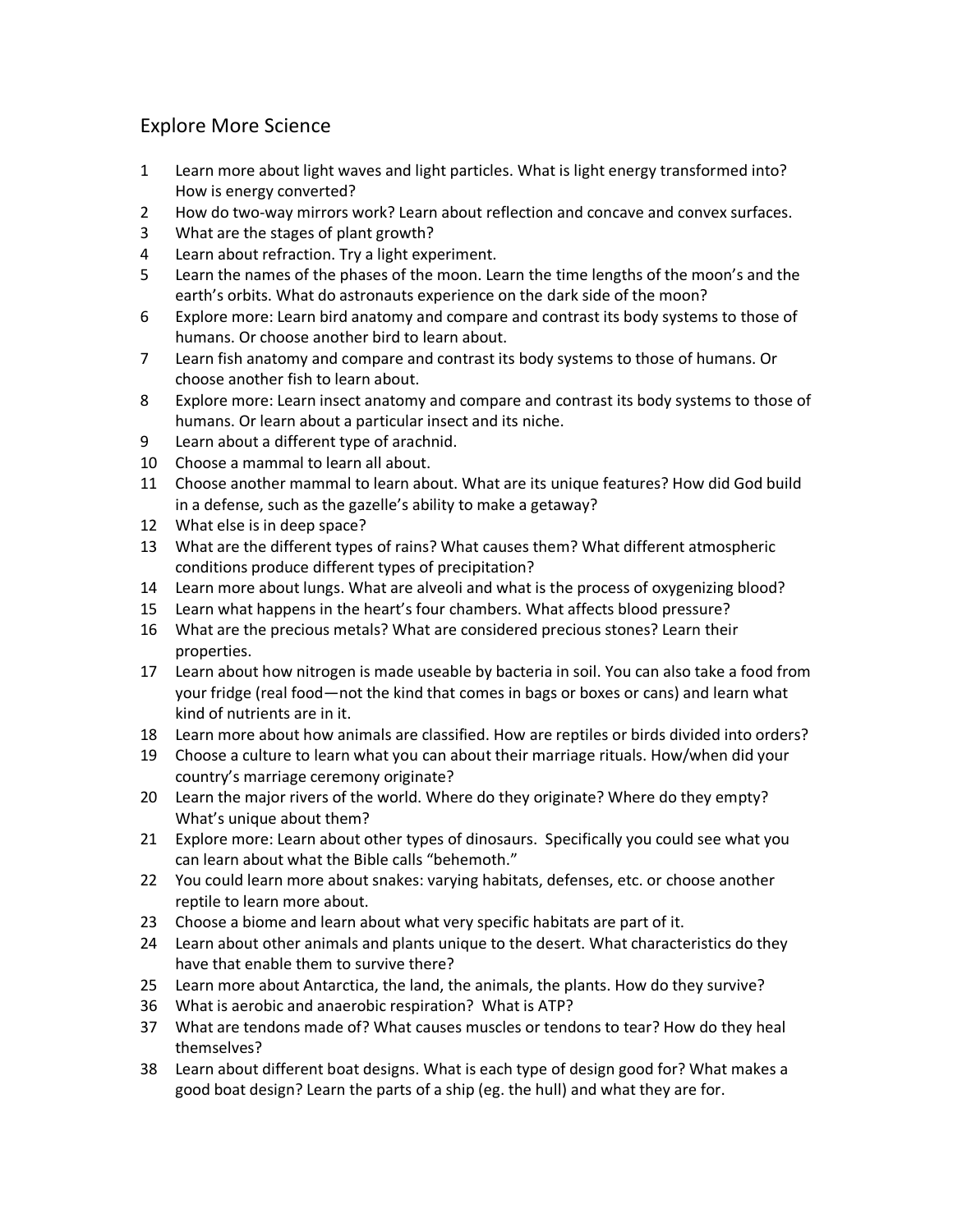- 39 Learn about brains! Neurons, axons, and glial cells are things you could research.
- 40 What low lying areas are near you that might be flood zones? Learn about tsunamis and hurricanes.
- 41 Learn about dew point and pressure systems.
- 42 Learn about the adhesive and cohesive properties of water. What are aquifers?
- 43 What are the other two states of matter? What else happens during oxidation? How is the chemical change shown in a chemical equation?
- 44 Learn how prisms and lenses work.
- 45 Learn more about the chemical changes during fermentation. What chemical equation shows the process?
- 46 Learn about the properties of iron or the process of making steel
- 47 Learn about different types of insulation. What different kinds of insulation do animals have?
- 48 Learn about different types of plant diseases or bugs that affect crops.
- 49 Learn about renewable and non-renewable energies.
- 50 What is viscosity and how does it relate to the lesson and experiment?
- 51 Learn about how our bodies use calories. How is food converted into energy in our bodies?
- 52 Why are river deltas important? What can you learn about them? habitat, sediment…
- 53 You could learn about a baby lives in the womb. Here are some words: uterus, placenta, amniotic fluid.
- 54 Learn how siphoning works. How is that related to artesian springs?
- 55 How would you turn numbers without zeros, such as 3,452, into scientific notation?
- 56 Learn more about how penicillin works or the structure of a cell.
- 57 Learn more about cheese making. Learn about the chemical process taking place when acid is added to the colloid, milk.
- 58 Learn about how hearing works.
- 59 You could learn about the measurement µm. How big are red blood cells?
- 60 What other uses are there for screws. Can you build a model? a working model? Review Weeks
- 71 You could learn about the other parts of the eye in the diagram.
- 72 Find a map of tectonic plates. Think of how plates shift and compare that map to a map that shows mountains, volcanoes and earthquakes.
- 73 Learn what the columns means on the periodic table.
- 74 Learn how atoms bond.
- 75 What are the groups of the periodic table. Learn about the common characteristics of the elements of one or more of the groups.
- 76 Learn why the poles are colder than the equator.
- 77 You could learn more about growing rice.
- 78 There's lots to explore here. What are you interested in? How about the nervous system? How do nerves send pain signals to the brain?
- 79 What other forces would affect the flight of an arrow? (gravity, air resistance, friction)
- 80 Learn the formulas for finding force and work. Use them.
- 81 What does DNA and RNA stand for? What are nucleotides? What do amino acids have to do with ribosome and proteins?
- 82 How do cells replicate? What is the chromosome's part in it?
- 83 Learn about the insides of tree trunks.
- 84 Learn about vectors (related to the direction and strength of a force).
- 85 Learn and understand the chemical formulas for combustion.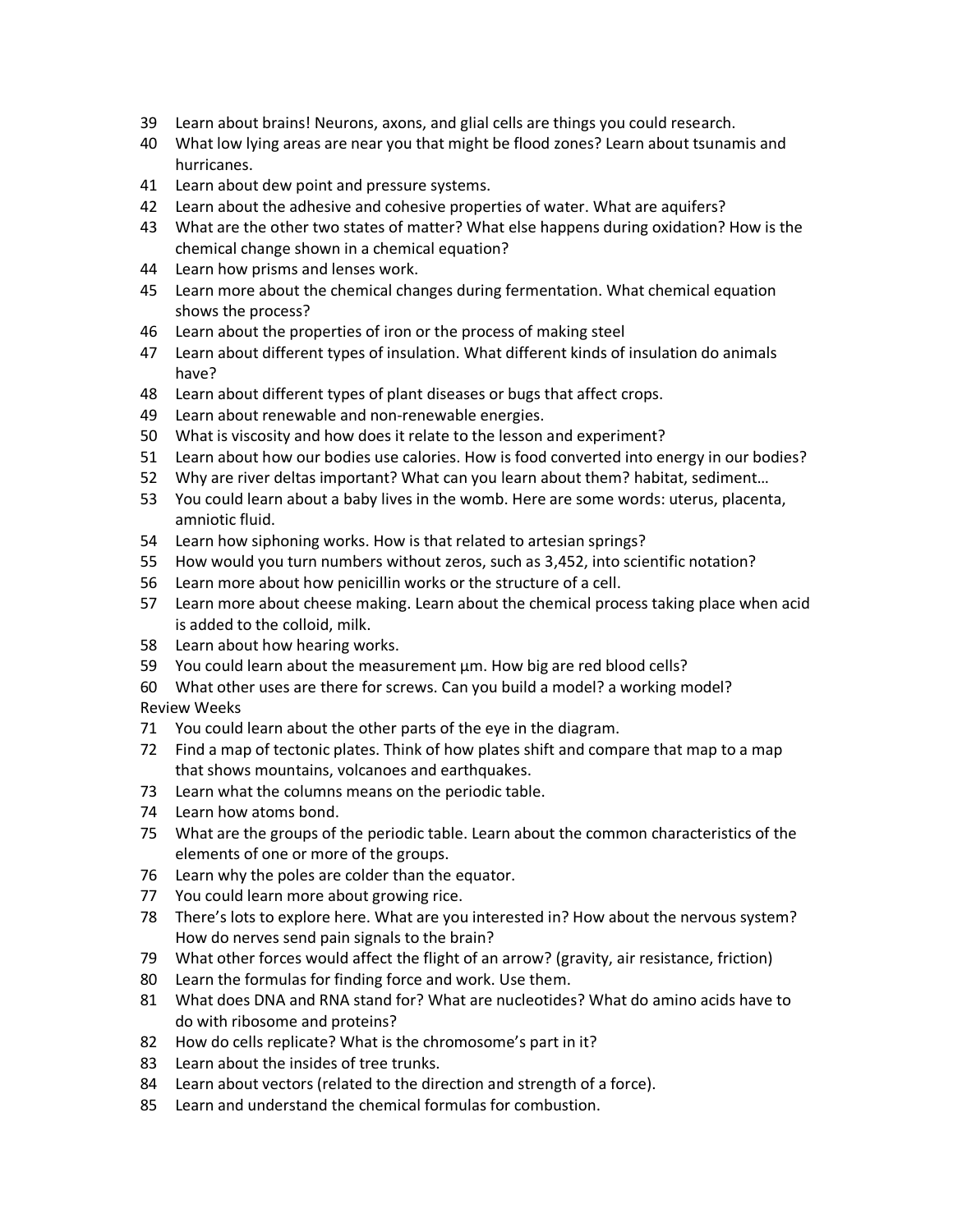- Can you describe how a lens works to concentrate heat? You could also explore why batteries produce heat.
- Learn more about the process of processing wool, or build your own spinning machine with a weighted spool.
- What interests you stars or sand? Learn about how the hydrogen and helium interacts in stars or more about what's in sand and where it comes from.
- Learn about Mendel.
- Make a chart for eye color showing the dominant and recessive traits and possible outcomes.
- Learn about limestone stalactites and stalagmites. What does carbon dioxide have to do with them?
- Learn about the flora of the grasslands.
- Build a balance scale. Hint: If you can't figure out a stand, it can be hung.
- There are layers to the mantle that behave differently. What are they? Do you remember the word viscosity? What does it have to do with the mantle?

-

- 96-105 Review Weeks
- Learn all of the bones here. Find the ones I removed the labels for. There are hundreds more you could learn.
- Why does some food stay longer than others in the stomach? What is the function of the spleen and the kidneys?
- Learn about pressure and boiling points. Learn about how much pressure there is under water.
- There are three main types of joints. What are they and what are the differences?
- Fast Forward Week
- What's the chemistry behind dying cloth? What did they use to keep color dyes from washing out of cloth?
- Compare and contrast the African lion with the Asiatic lion.
- Learn more about the olfactory system and the centers in our brain that are triggered by scents.
- Where in the world do they live? What makes camels good pack animals for carrying people and goods?
- Maybe you'd like to learn about some of the biomes that are unfamiliar to you. Or maybe you'd like to research more about high and low pressure systems.
- $121 -$
- -
- -
- -
- Learn more about sleep cycles.
- Learn about mitosis and/or the chemical equation for the process of baking soda and acid transforming into carbon dioxide and other products.
- You could learn about cow cloning.
- Learn more about natural farming techniques.
- Learn more about preservation techniques. How does canning work?
- Explore more Learn about how a car's axels work. How are they connected? How are they steered? What can you learn about the basic construct of a car?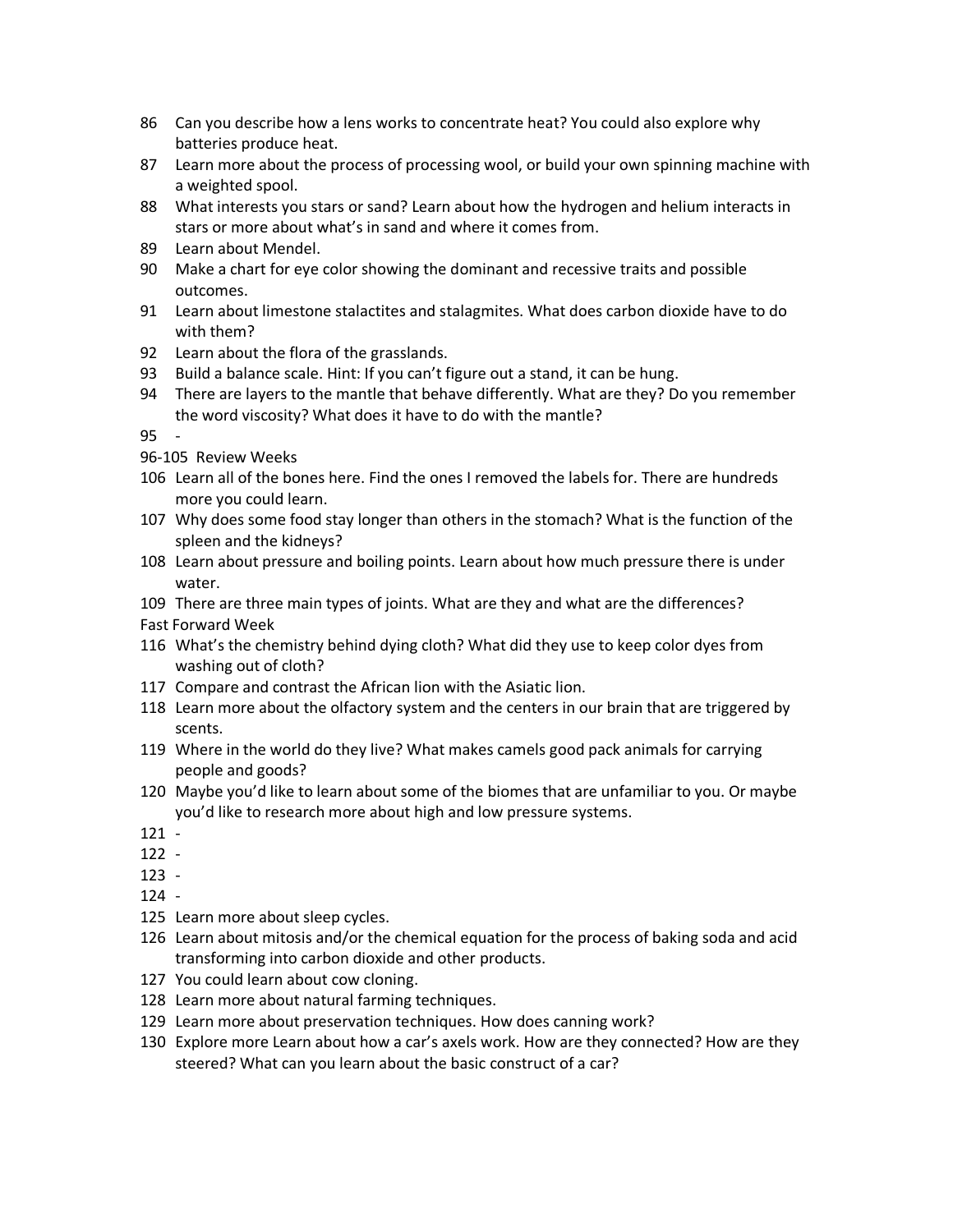## Explore More Social Studies

- 2 What is Pangaea? What does the Bible have to say about it?
- 3 Learn other major bodies of waters, seas and lakes.
- 4 Learn some of the major constellations and how to tell from where they are in the sky what time of year it is.
- 5 Learn more about eclipses and the signs people say they have shown, especially you could look into "blood" moons.
- 6 Learn about conservation and environmental efforts that are making an impact.
- 7 Learn more about the fossil record and what's been discovered and where. (One thing you won't find is a single fossil record that shows evidence of the evolution of one species to another.) You could alternatively find sea monster tales to read.
- 8 What character traits do you think are part of sinful human nature? What are the opposites of those and how can you cultivate them?
- 9 Learn what goes into the manufacturing and exporting/transporting of a product you rely on.
- 10 What false gods are mentioned in the Bible? How did people view them? worship them? sacrifice to them? hope from them?
- 11 How are animals domesticated? How is a wild animal tamed and trained?
- 12 What are the Jewish Sabbath laws established in the Old Testament? Or, study the Sabbath rest as it is taught in the book of Hebrews.
- 13 -
- 14 Learn the countries of the Middle East. What is that part of the world known for? What are the major religions, cultural attitudes, foods, exports, etc.?
- 15 If you are feeling ambitious, you could measure some distances in your neighborhood, or even yard, and make your map to scale.
- 16 You can research other views about where Eden is, or learn about the Euphrates River.
- 17 Learn about early Mesopotamian society.
- 18 What specific artifacts have archaeologists found from Mesopotamia. What can we learn from them?
- 19 Choose a culture to learn what you can about their marriage rituals. How/when did your country's marriage ceremony originate?
- 20 Check out river maps and elevation/topographical maps of other countries/continents.
- 21 Learn another famous mythical Greek character, Icarus.
- 22 What can you learn about shame cultures? Maybe you can find information on how to best share the gospel in a shame culture vs. a guilt culture. How does our culture affect our understanding of Christianity? of everything!?
- 23 Learn about the Jewish and Muslim calendars.
- 24 Learn about nomadic people. Maybe you'd like to learn more about the Bedouins.
- 25 Learn about glaciers and other land features of Antarctica.

Review Weeks

- 36 Homer, *The Iliad,* Daedalus
- 37 You can read more about generation descriptions and sub generations within those generations.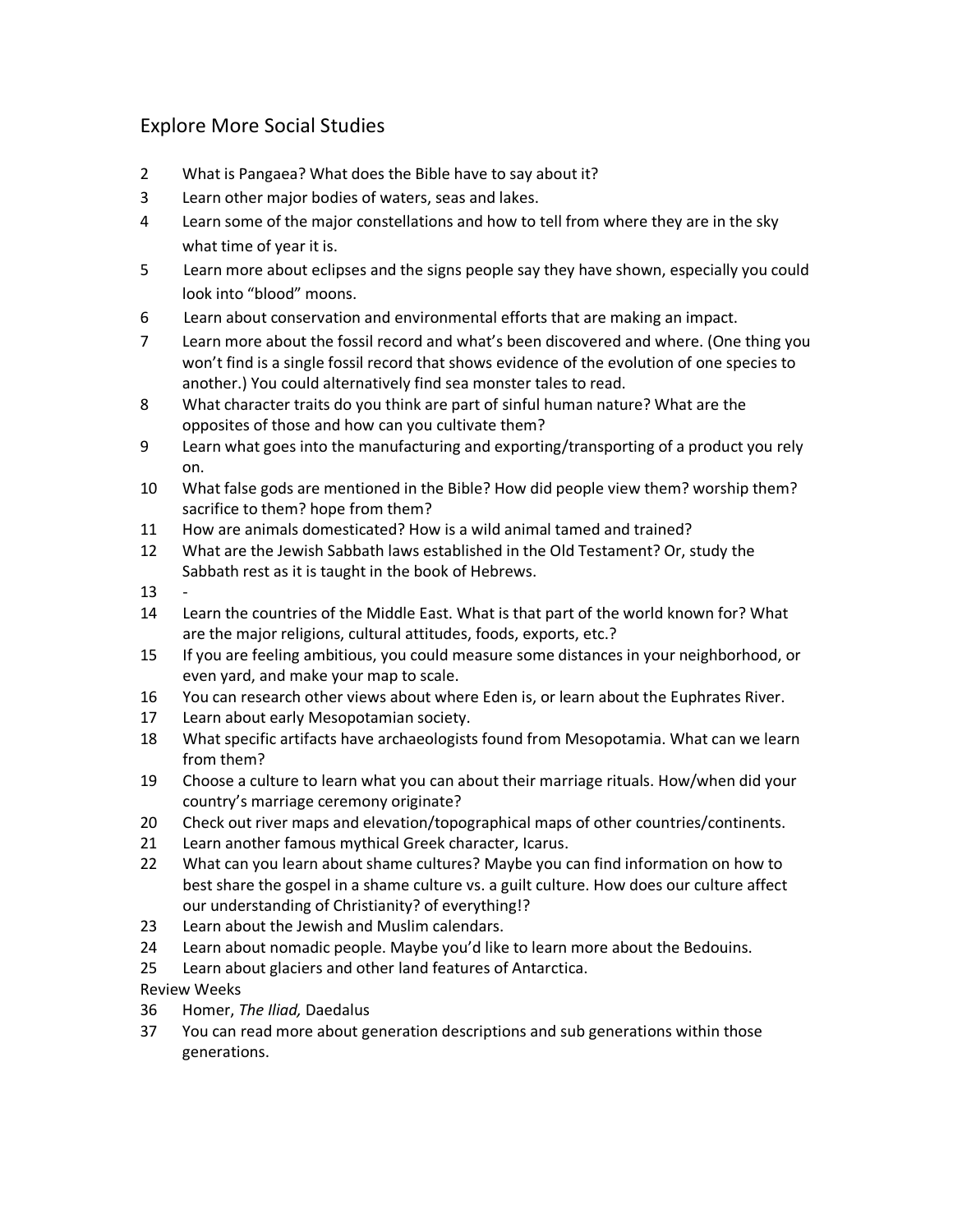- 38 What cities have the highest population densities? What problems might be created by densely populated areas? What problems might exist in areas with very low population density?
- 39 You could search for more images of Mesopotamian water crafts. Make observations. Do you want to build a model?
- 40 Learn about the rock layers of the Grand Canyon.
- 41 What is the physical geography of Iraq and Turkey?
- 42 Where are other major lakes and seas? What makes Lake Baikal important? To answer, learn the what the word endemic means.
- 43 You can read Hebrews 10 to learn more of Jesus' final sacrifice. What does the Bible say about God's wrath and how we can be safe from it.
- 44 Learn more about the covenants.
- 45 Interview the oldest living members of your family.
- 46 What's the second largest language family? What makes it different from European languages?
- 47 Learn about the ancient cities mentioned in the lesson.
- 48 Learn about communism.
- 49 Learn about the archeology involved in discovering the locations of Sodom and Gomorrah
- 50 Research the cities in the lesson. Are they mentioned elsewhere in the Bible? What is said about Elam?
- 51 You research about Abraham paying a tithe to Melchizedek.
- 52 Learn about the Gaza strip and the West Bank and when they were taken from Israel's control. You will see on the map of modern Israel that those areas are cut out of Israel.
- 53 Learn about Wilberforce and his work to end slavery.
- 54 Label all of the Arab nations on the map.
- 55 Look into the names of other places we've already learned about. Where did they come from? What are their significances? What about where you live?
- 56 Read more of the code. What can you learn about Hammurabi?
- 57 Choose a culture to learn about its hospitality rituals.
- 58 What prophecies are we still watching for?
- 59 What other stories about God's remnant can you find in the Bible? What does Revelations have to say about the remnant?
- 60 Learn about ancient Babylon or Nebuchadnezzar. There is disagreement over whether the gardens were in Babylon or in Nineveh.
- Review Weeks
- 71 Learn about Afghan culture.
- 72 Learn about the refugee situation in the world. Can you chart where they are and where they came from?
- 73 Your state history
- 74 Learn about caves. What are the most famous caves?
- 75 What are other Bible stories of God's punishment?
- 76 There are many supreme court cases about it, if that's an interest to you. You could also learn more about the uprising that led to the Reign of Terror and who was ruling at the time in France.
- 77 Learn more about the Oregon Trail. There are lots of stories. Why were they going west?
- 78 Find the Emancipation Proclamation online and read it. What was its significance? Impact?
- 79 You could alternatively learn about patriarchal and matriarchal societies/tribes.